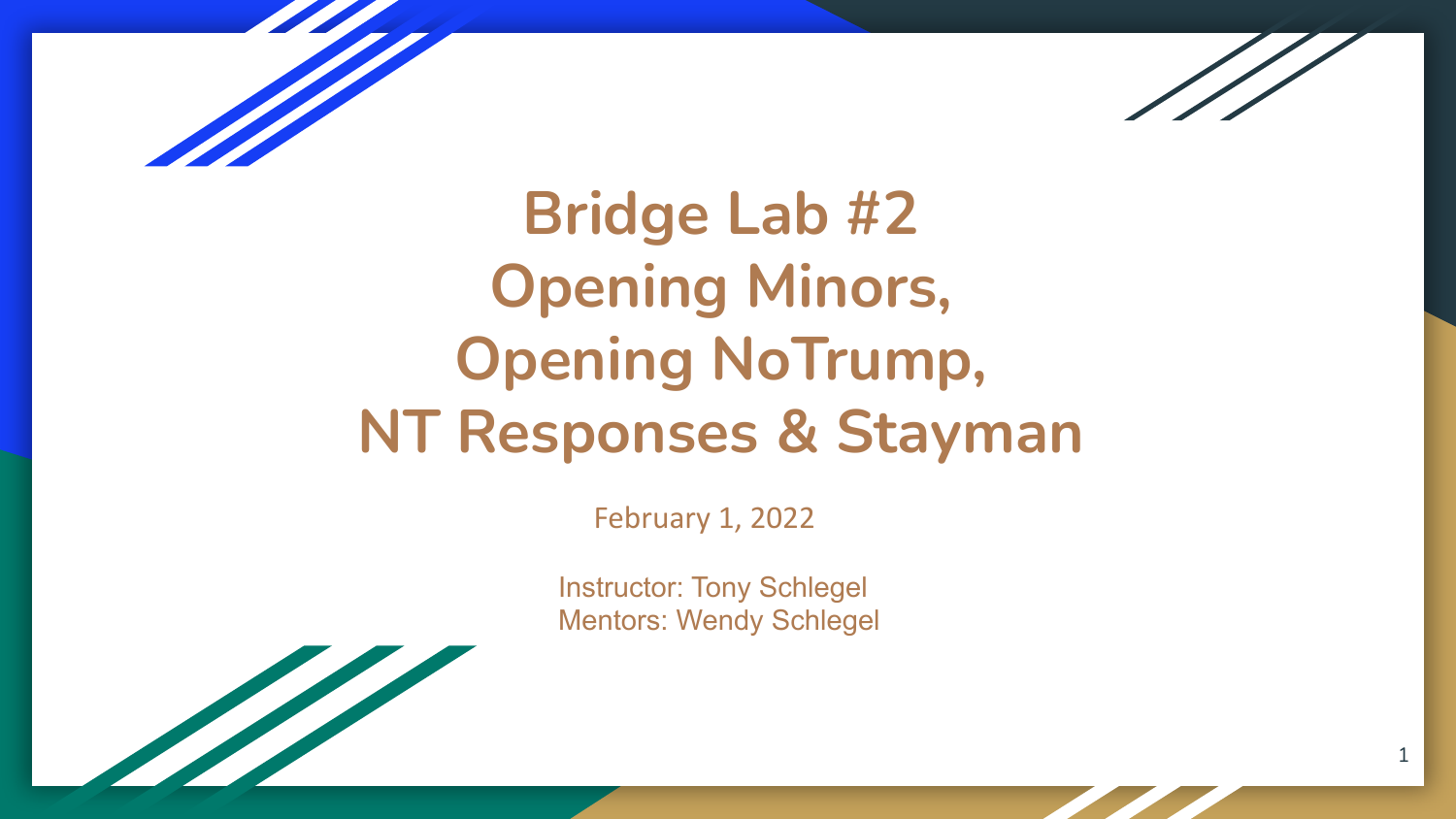# Opening a Minor  $($  or  $\clubsuit$ )

- Requirements to open a Minor
	- HCP 12 19 HCPs (sometimes you may need to open with 20 or 21 if not balanced)
	- At least 3 **b** or 3 and **NO 5 card Major**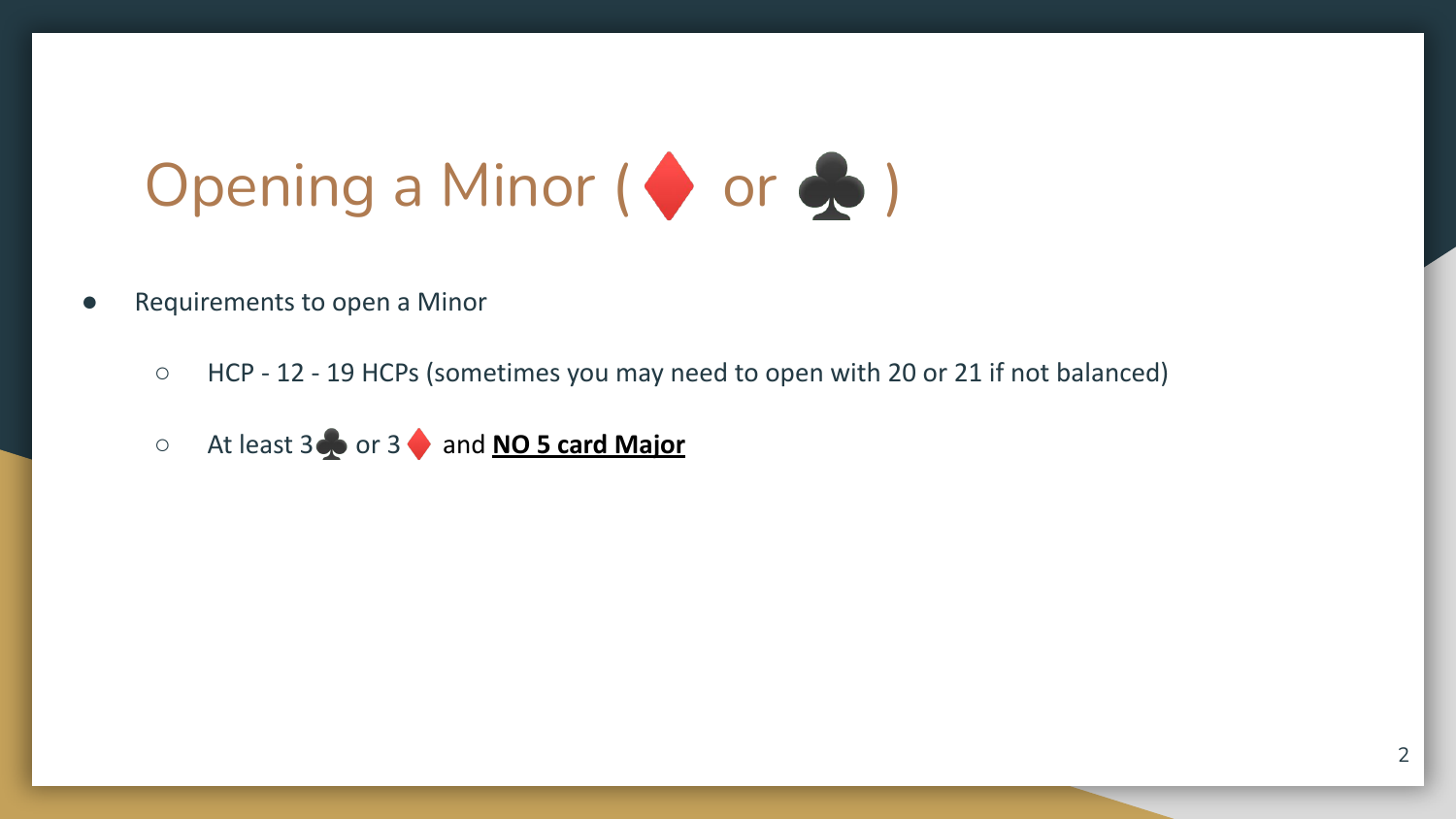### **Which Minor suit should I open?**

- Open the **longer** of the 2 minors BUT when equal length…
	- $\circ$  With 5  $\bullet$  and 5  $\bullet$  , open 1  $\bullet$
	- $\circ$  With 4  $\bullet$  and 4  $\bullet$  . open 1  $\bullet$
	- $\circ$  With 3  $\bullet$  and 3  $\bullet$  , open 1  $\bullet$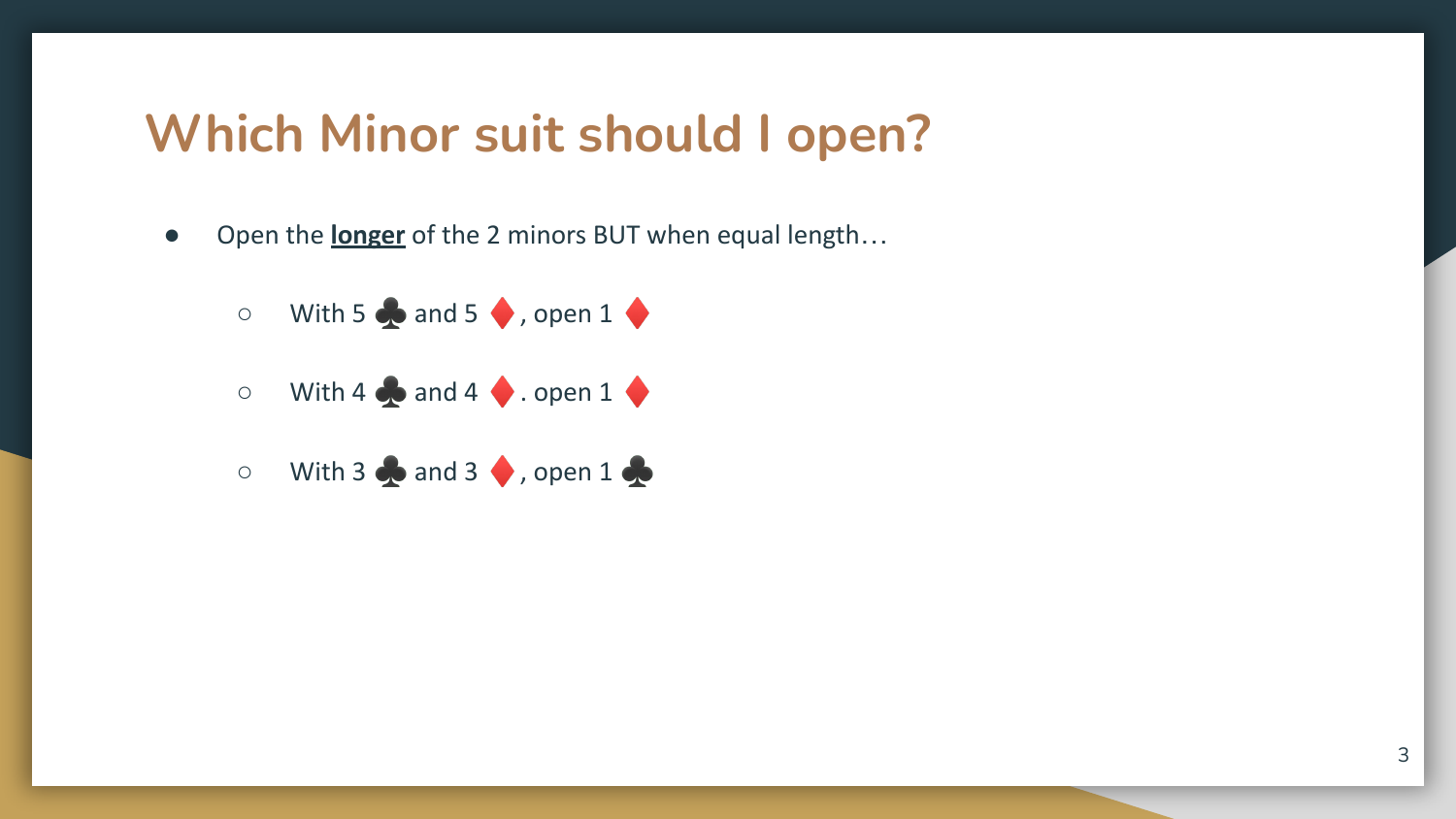## How do we respond to an Opener's 1 **♣** or 1 ♦**?**

#### **(Primary objective: Find an 8+ card fit in the Majors)**

- **PASS** with less than 6 HCP
- **6 + HCP** bid a **new suit** with at least 4 cards in the suit. A Major suit is preferred.
	- $\circ$  If you have 4 each of  $\bullet$  &  $\bullet$ , bid them up the line,  $\bullet$  first.
	- $\circ$  If you have 5  $\bullet$  and 5  $\bullet$ , bid  $\bullet$  first.
- **Bid 2** of partner's opening minor suit if you do NOT have a 4 card Major.
- If partner bids 1  $\bullet$ , respond 1 with 4 or more  $\bullet$  and no 4 card major.
- If partner bids 1 , respond 2  $\bullet$  with 12+ HCP and 5 or more  $\bullet$  and no 4 card major.
- **Bid 1 NT with 6 9 HCP** (you do not have a new suit with 4+ cards or 4 of your partner's suit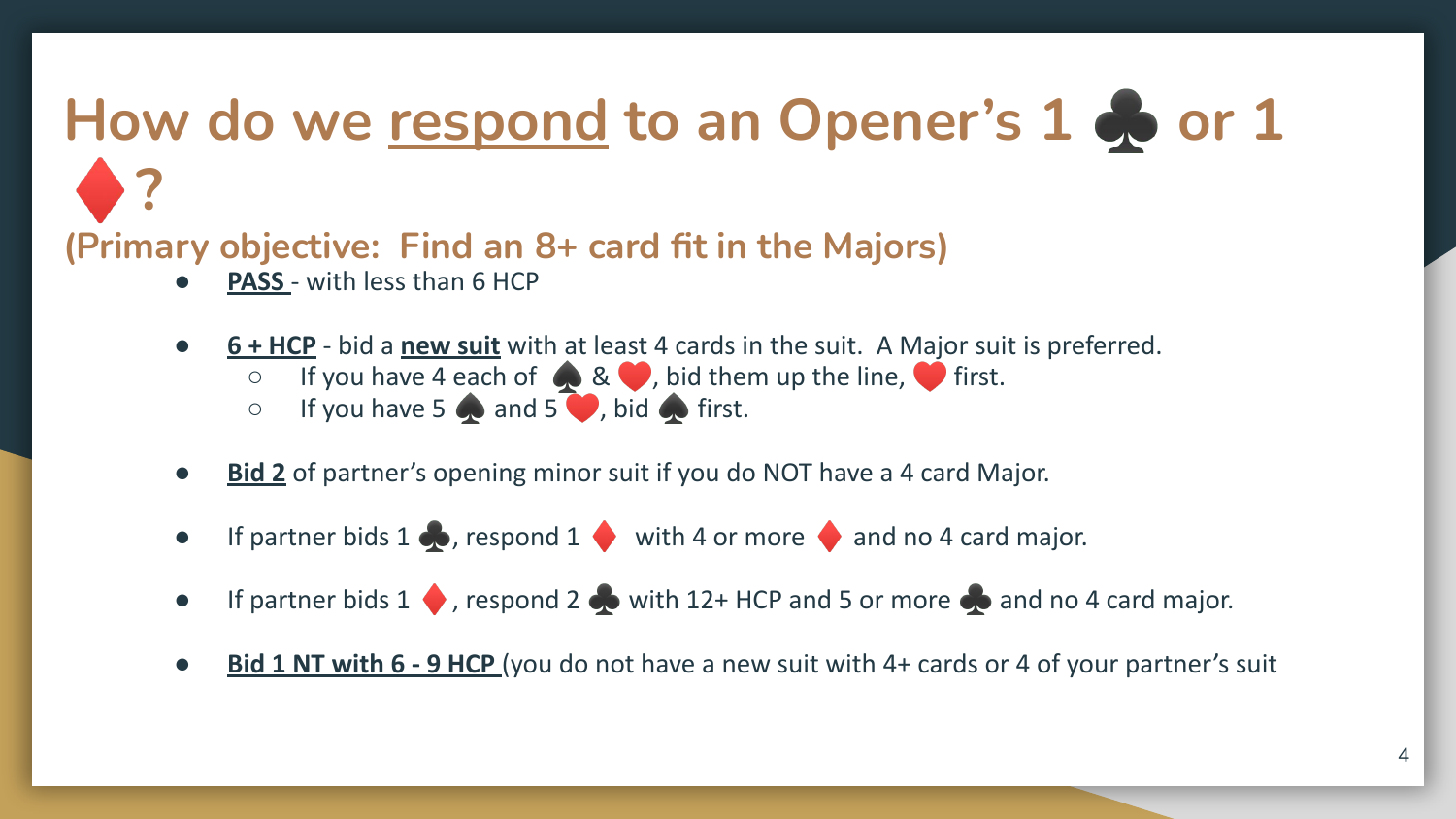### **Sample Responder hands when Opener bids 1 of a minor**

Opener bids 1

Responder's hand - 7 HCP A Q 8 2 3 2  $1542$ 8 7 2

Bid 1 $\clubsuit$ 

Opener bids 1

Responder's hand - 9 HCP  $K98$  J 7 9 6 5 4 2  $A$  J 7

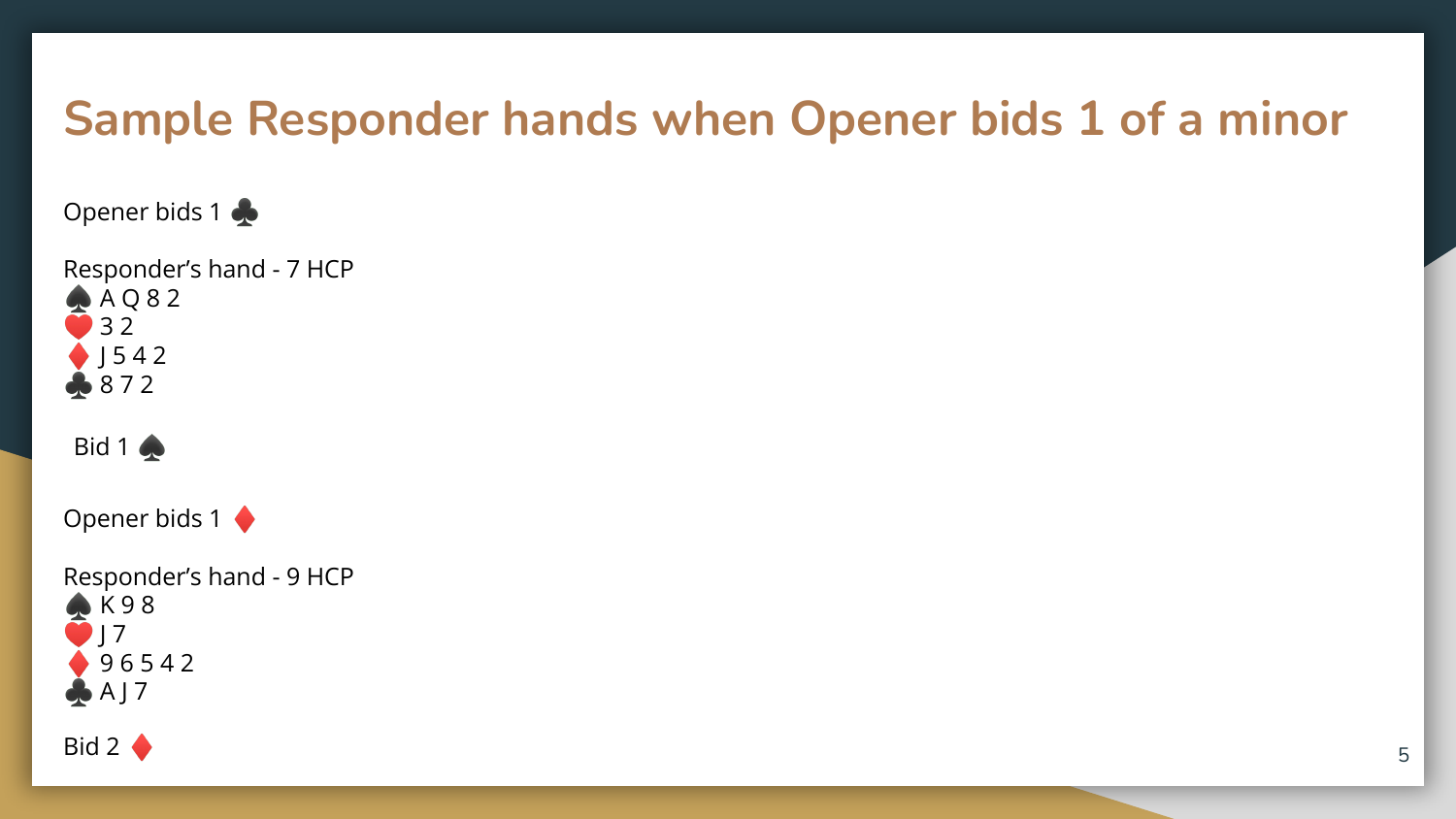## **Opening 1 NoTrump (NT)**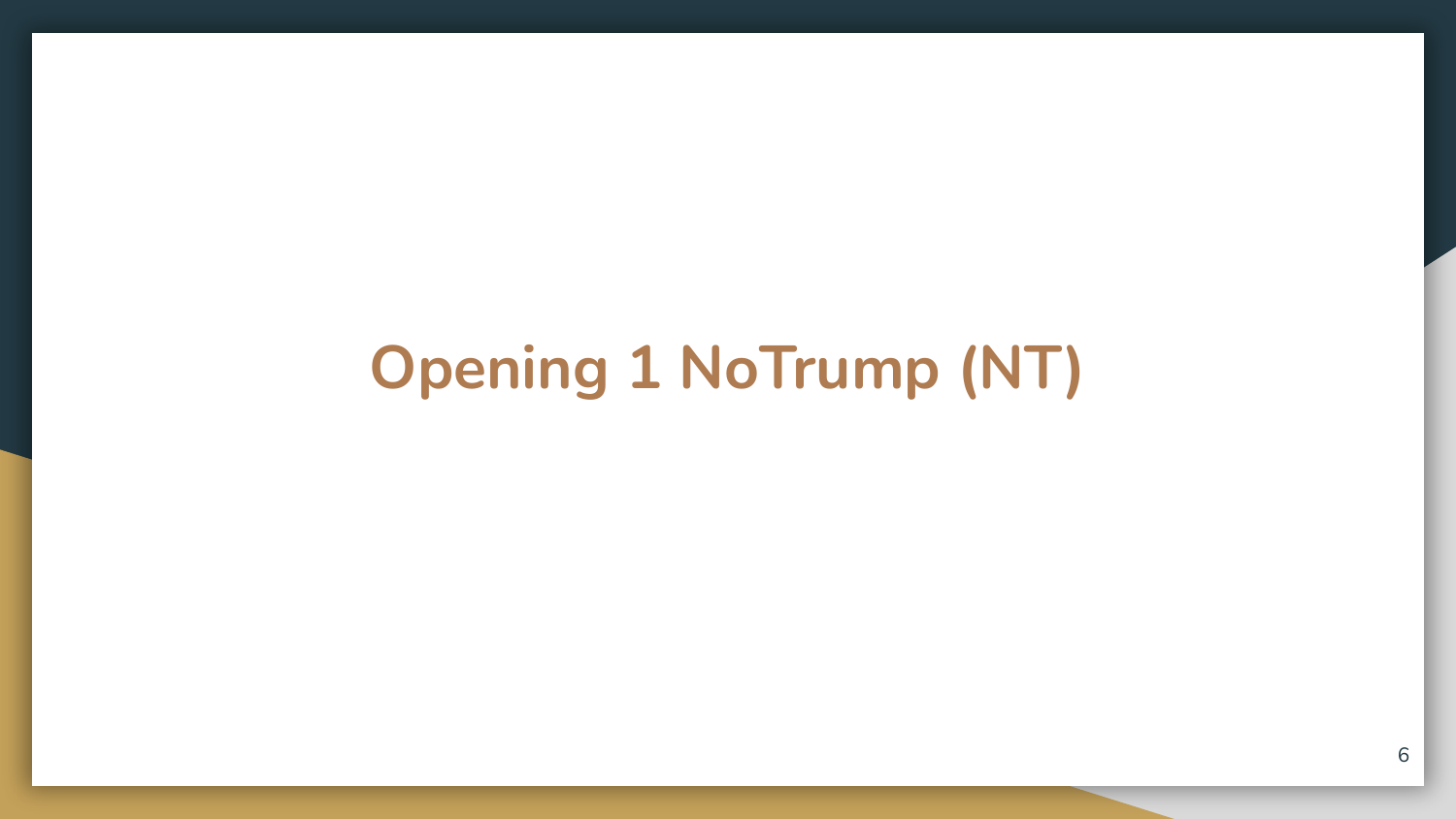#### **When Opener bids 1 NT. What should Responder be thinking?**

- What do we know about the Opener's hand????
	- It has 15 to 17 High Card Points (HCP)
	- It is "Balanced" no voids, no singletons and only one doubleton
- Responder looks at the strength of their hand
	- Three categories
		- 0 7 (minimal hand stop think **red** light)
		- 8 9 (invitational **yellow** light)
		- 10 or more points (should be thinking game **green** light)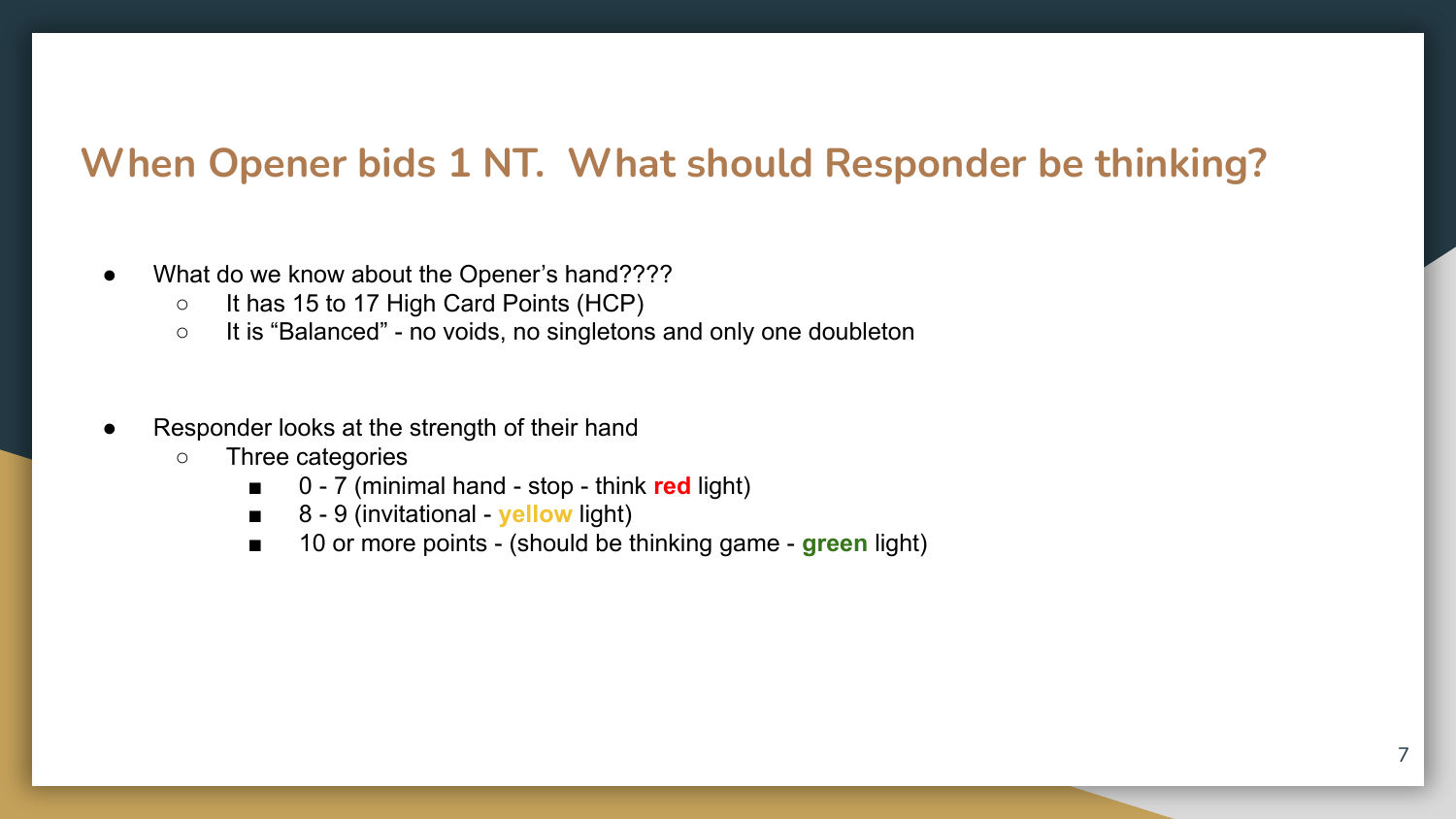### **Which of these are likely 1 NT opening hands?**



- 16 HCP
- Balanced
- No 5 card major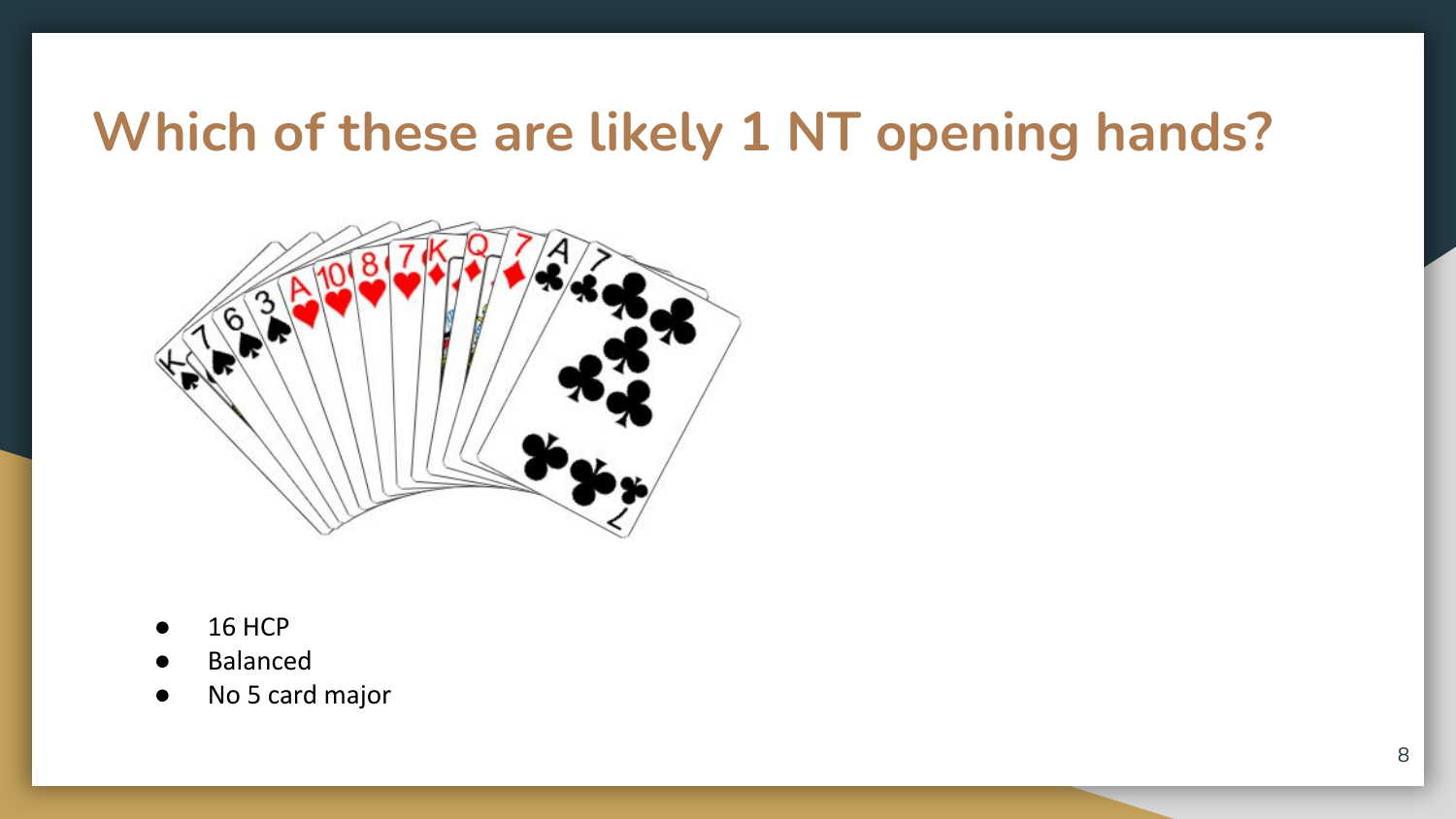### **Which of these are likely 1 NT opening hands?**



- Balanced but does not have 15-17 HCP
- 13 HCP
- Bid 1 Diamond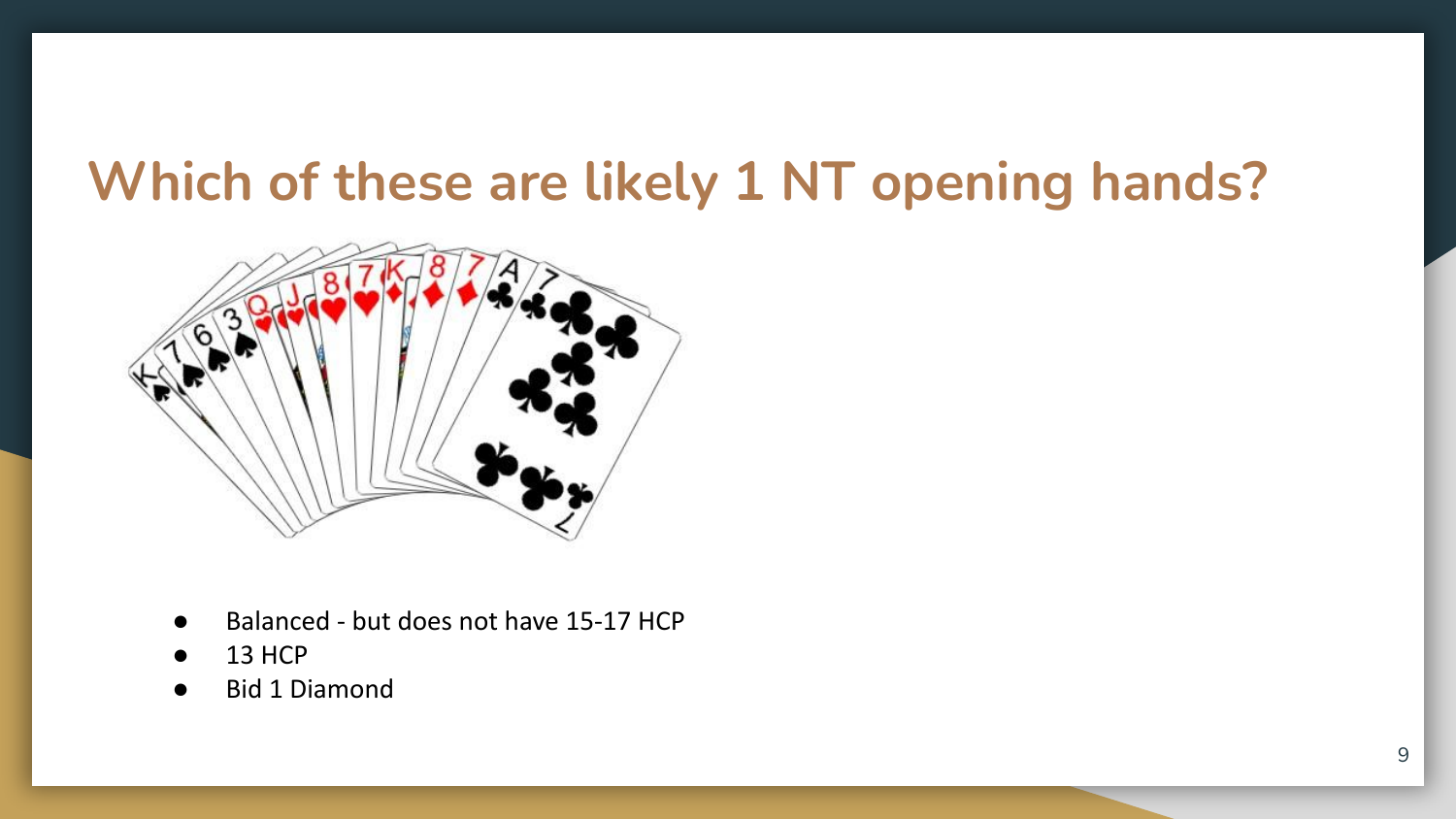### **Which of these are likely 1 NT opening hands?**



- 15 HCP
- Not balanced singleton
- Bid 1 Club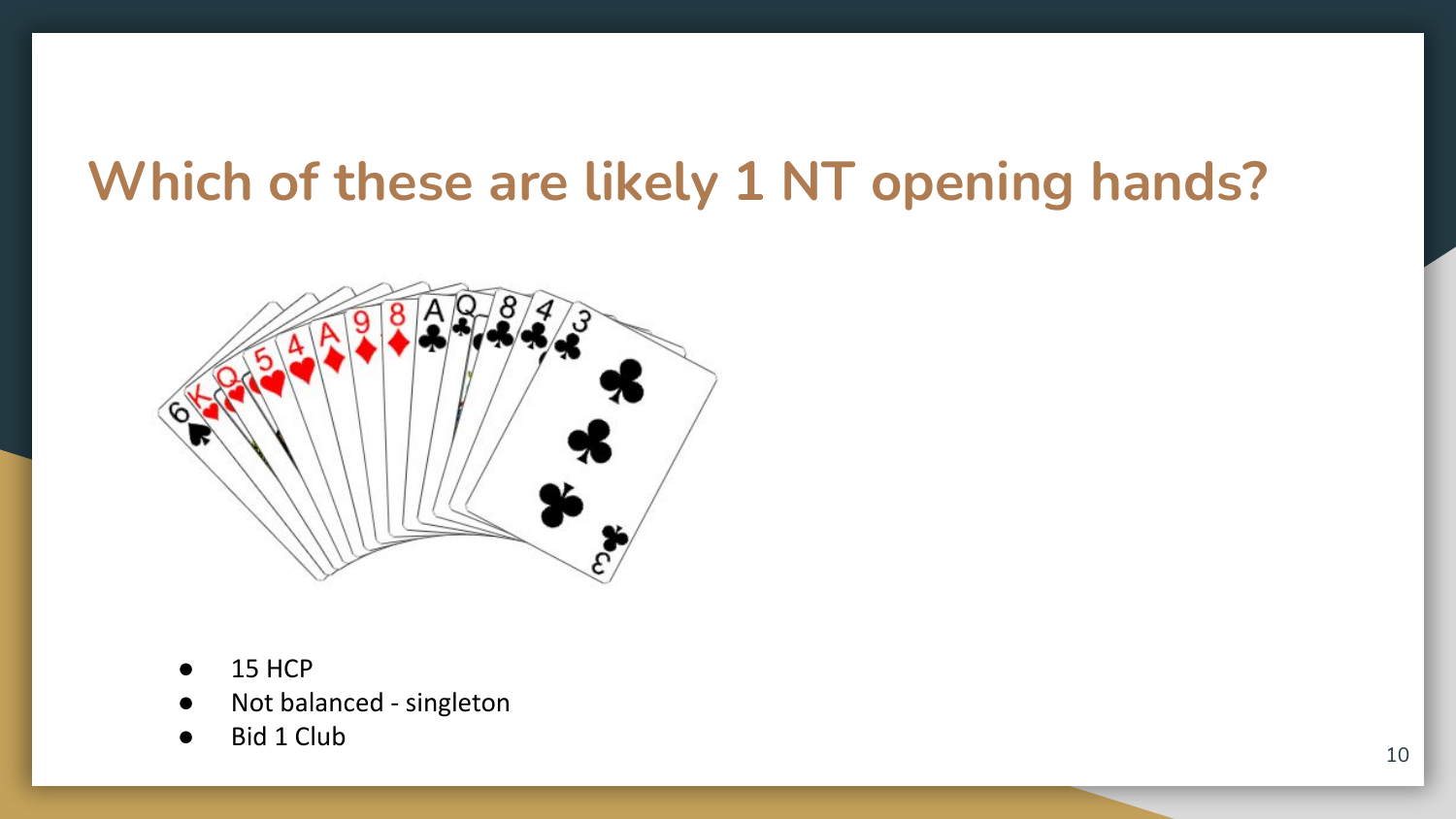### **Responder to 1 NT has choices based on value & shape of the hand**

| <b>Responder's HCP</b> | <b>Responder's Shape</b> | <b>Recommendation</b>                          |
|------------------------|--------------------------|------------------------------------------------|
| $0 - 7$                | <b>Balanced</b>          | Pass                                           |
| $8 - 9$                | <b>Balanced</b>          | 2 NT                                           |
| 8+                     | 1 or both 4 card majors  | ???????                                        |
| 10 or more             | <b>Balanced</b>          | 3 NT (but what if responder has 4 of a major?) |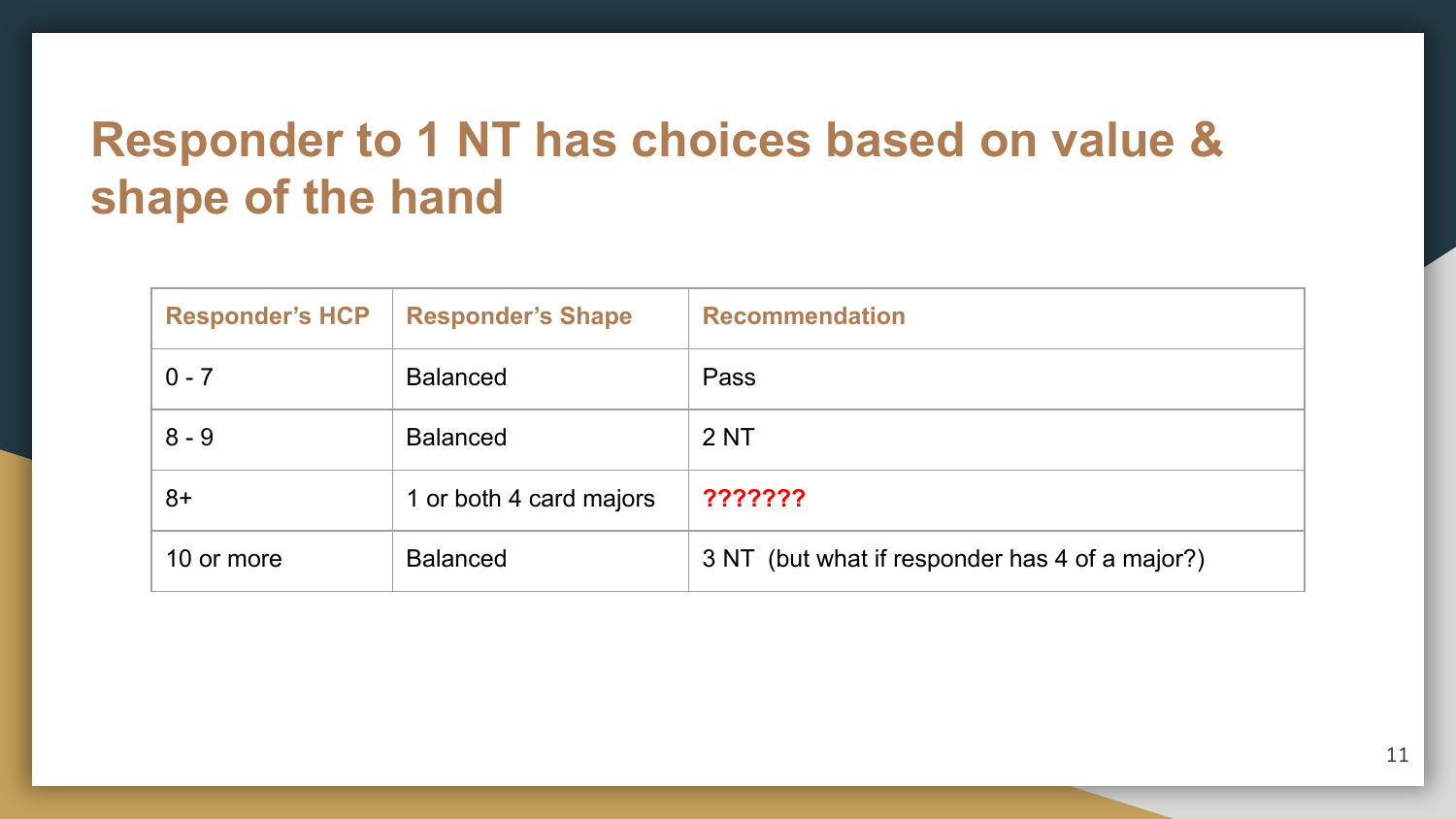#### **Responding to 1 NT with 0 - 7 points**



♣ 10 9 7 6 3 2

Points - 5 HCP Response - **Pass**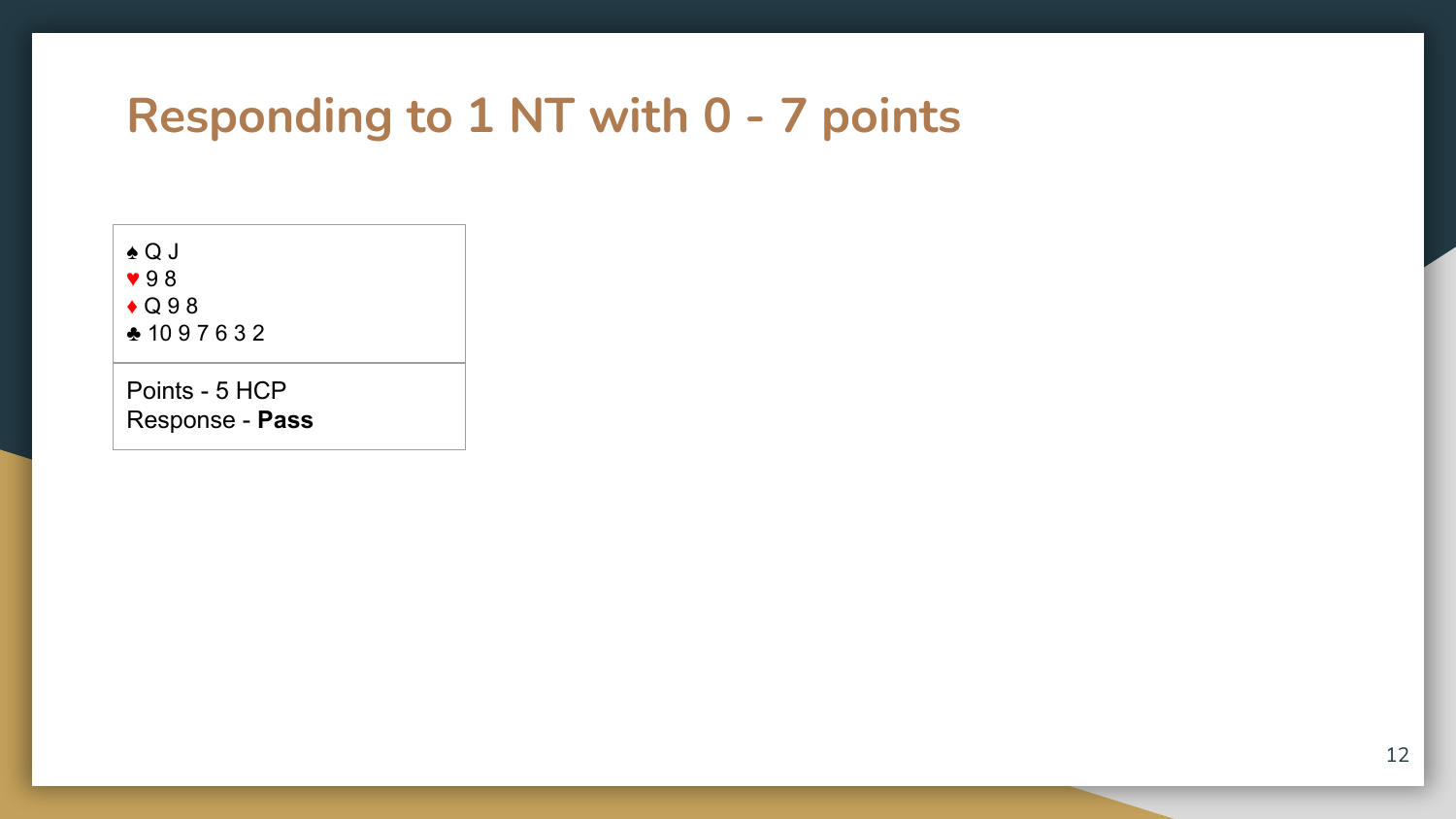#### **Responding to 1 NT with 8 - 9 HCP**

**If you do not have a 4 card Major (**♥ **or** ♠**) …but you have 8 - 9 HCP (Invitational)**

- Responder bids 2 NT
- Let Opener decide on final contract
	- If opener has 17 points, NT game is likely
	- If opener has 16 points, judgement is needed
	- If opener has 15 points, Pass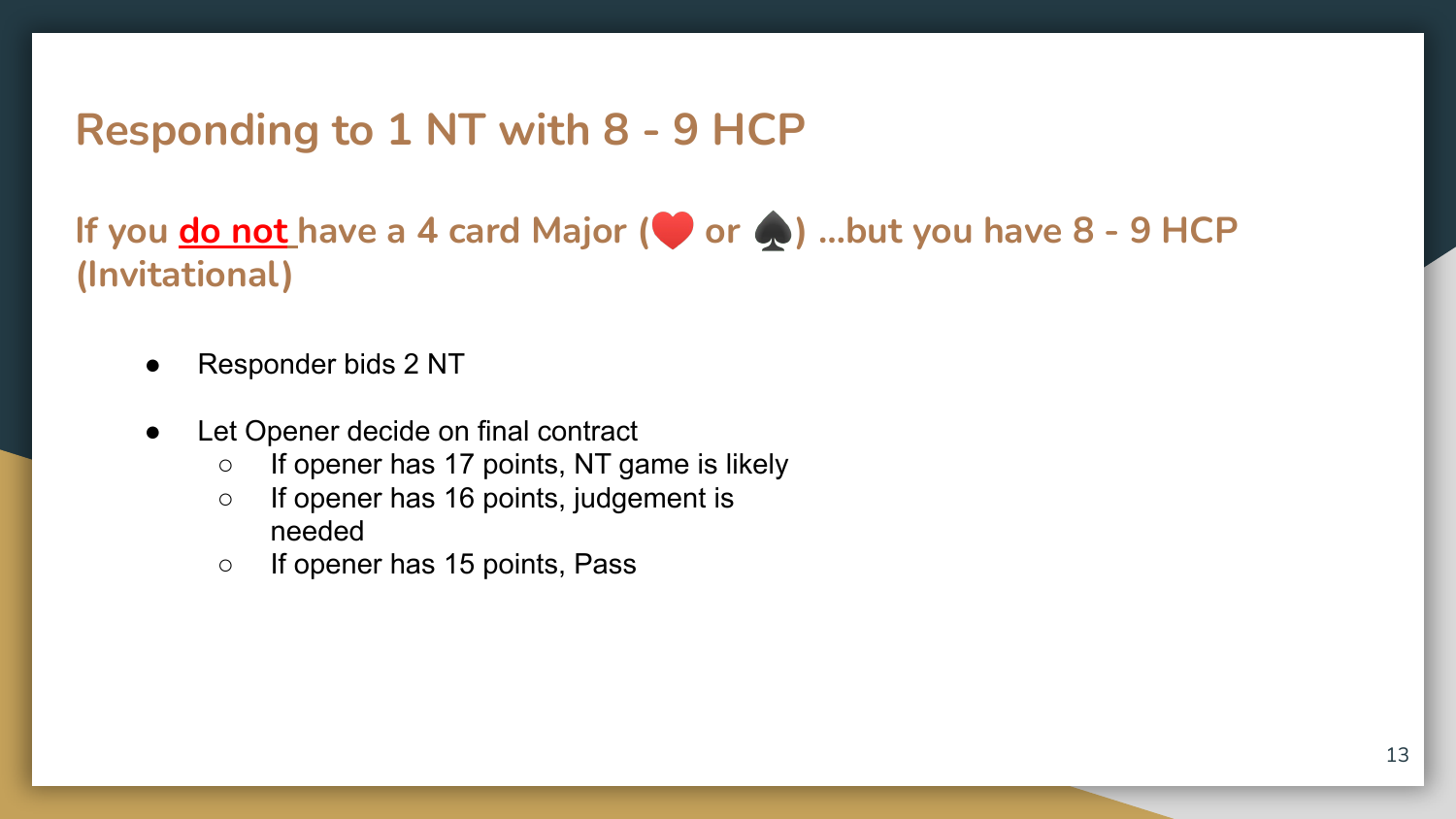#### **Responding to 1 NT with 8 - 9 HCP**

♠ Q J 10 ♥ K 9 8

 $\bigodot$  Q 9 8 2

♣ J 10 9 7

Points - 9 HCP Response - 2 NT

14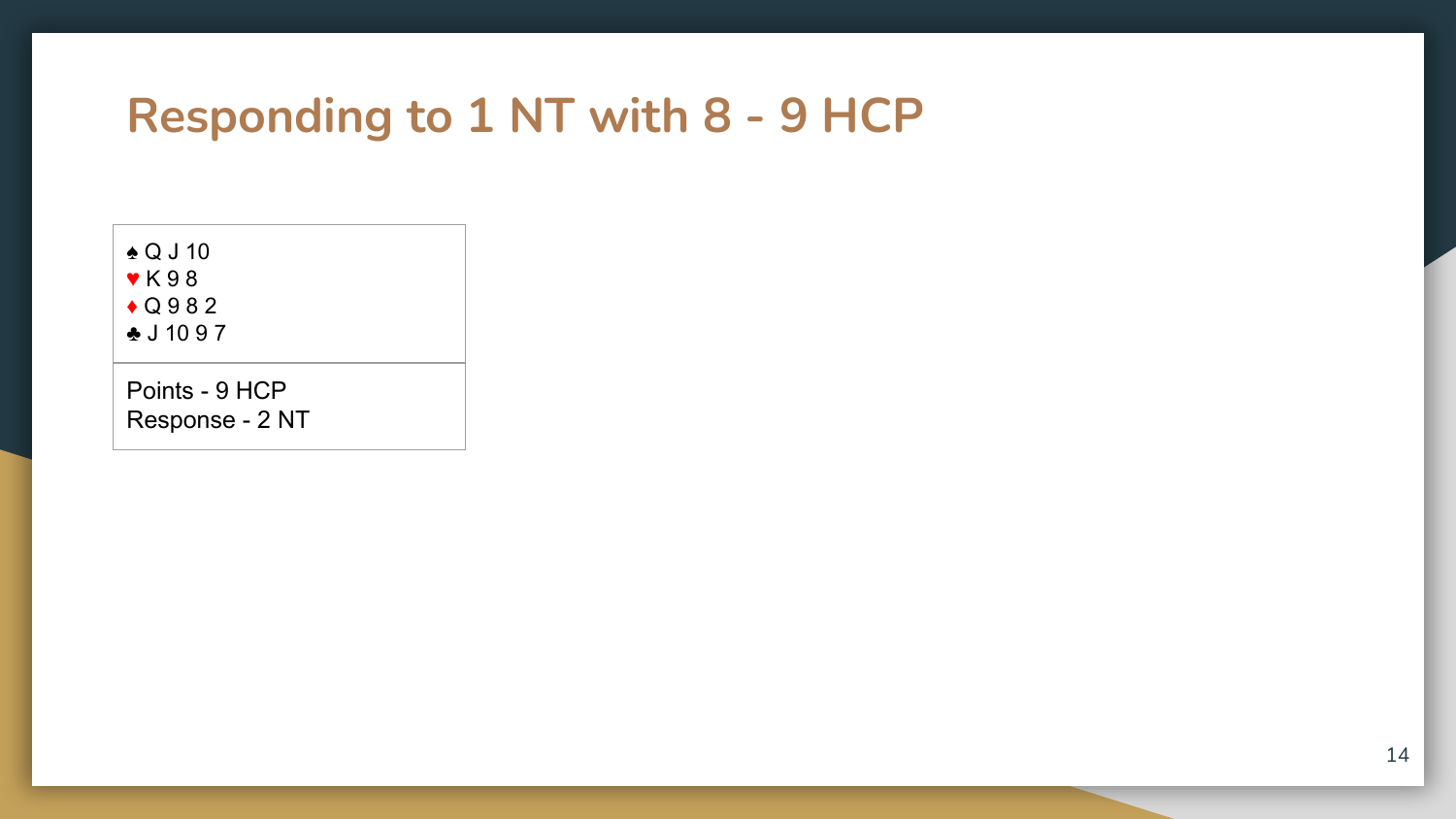### **Responding to 1 NT with 10+ HCP**

**What if you do not have a 4 card Major (♥ or ◆) …but you have 10+ HCP (Invitational)**

- **Responder** bids 3 NT
- **Opener** has 15-17 HCP and Responder has 10+ HCPs Opener will PASS

#### **GAME!**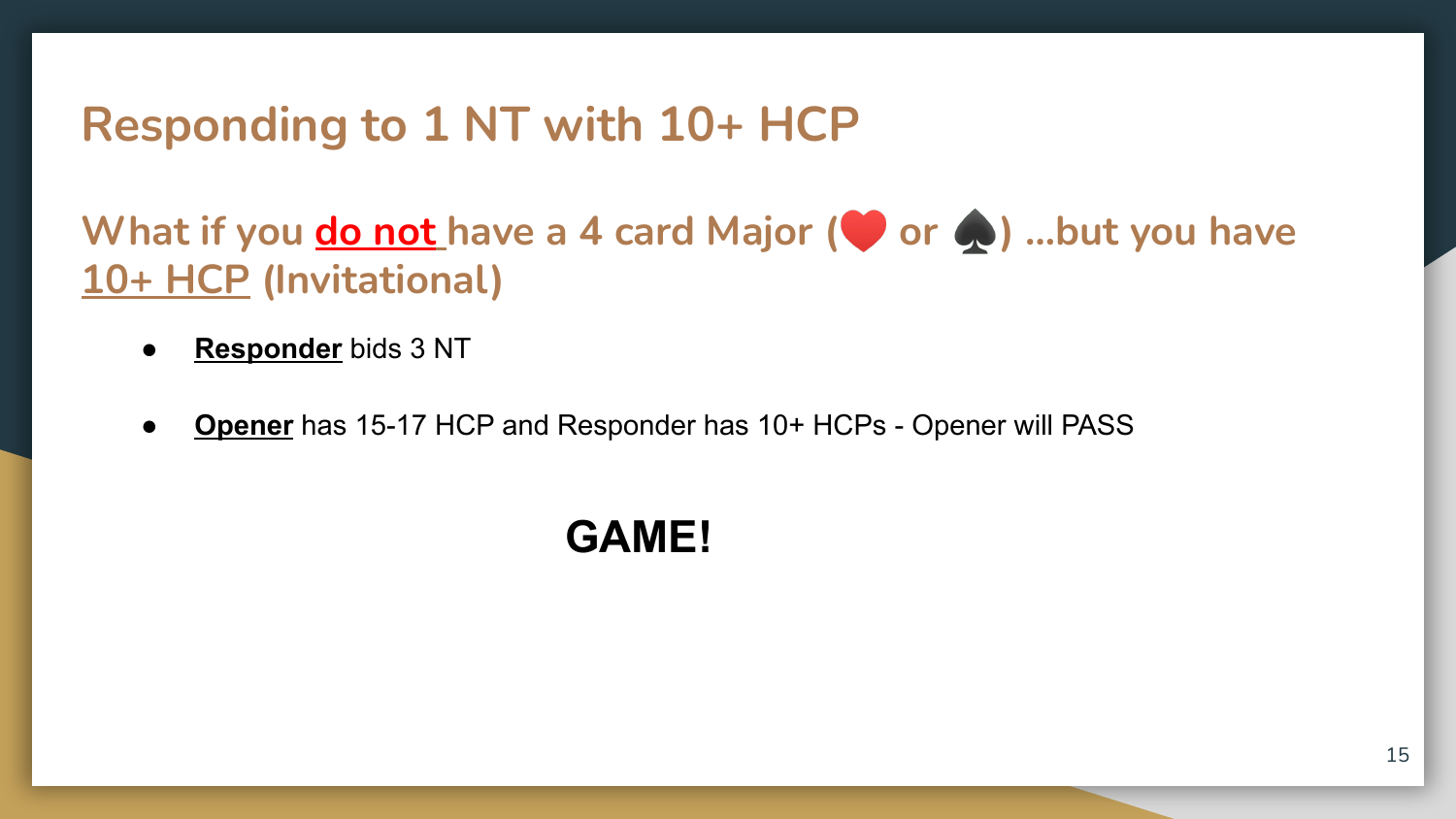### **Opener bids 1 NT Responder 10+ HCP & NO 4 card Major**

♠ Q J 10 ♥ K 9 8

 $A Q 98$ 

♣ J 10 9 7

Points - 13 HCP Response - 3 NT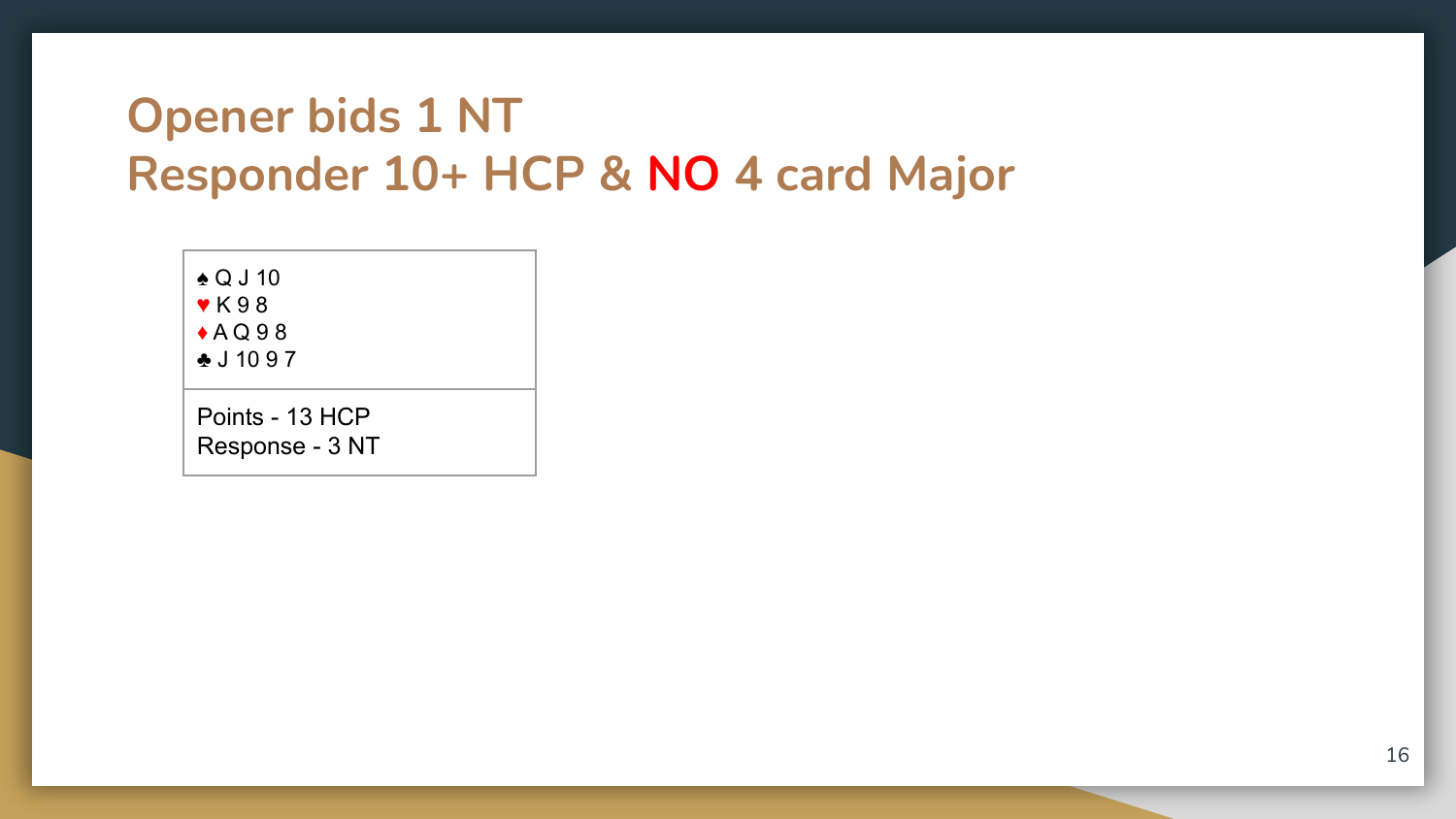#### What if Responder has 8+ HCP & has 4 of a Major -



- **● Remember 8 card fits are the golden fit!**
- Can Opener have one or both 4 card Majors? YES!
- How can we find out?????

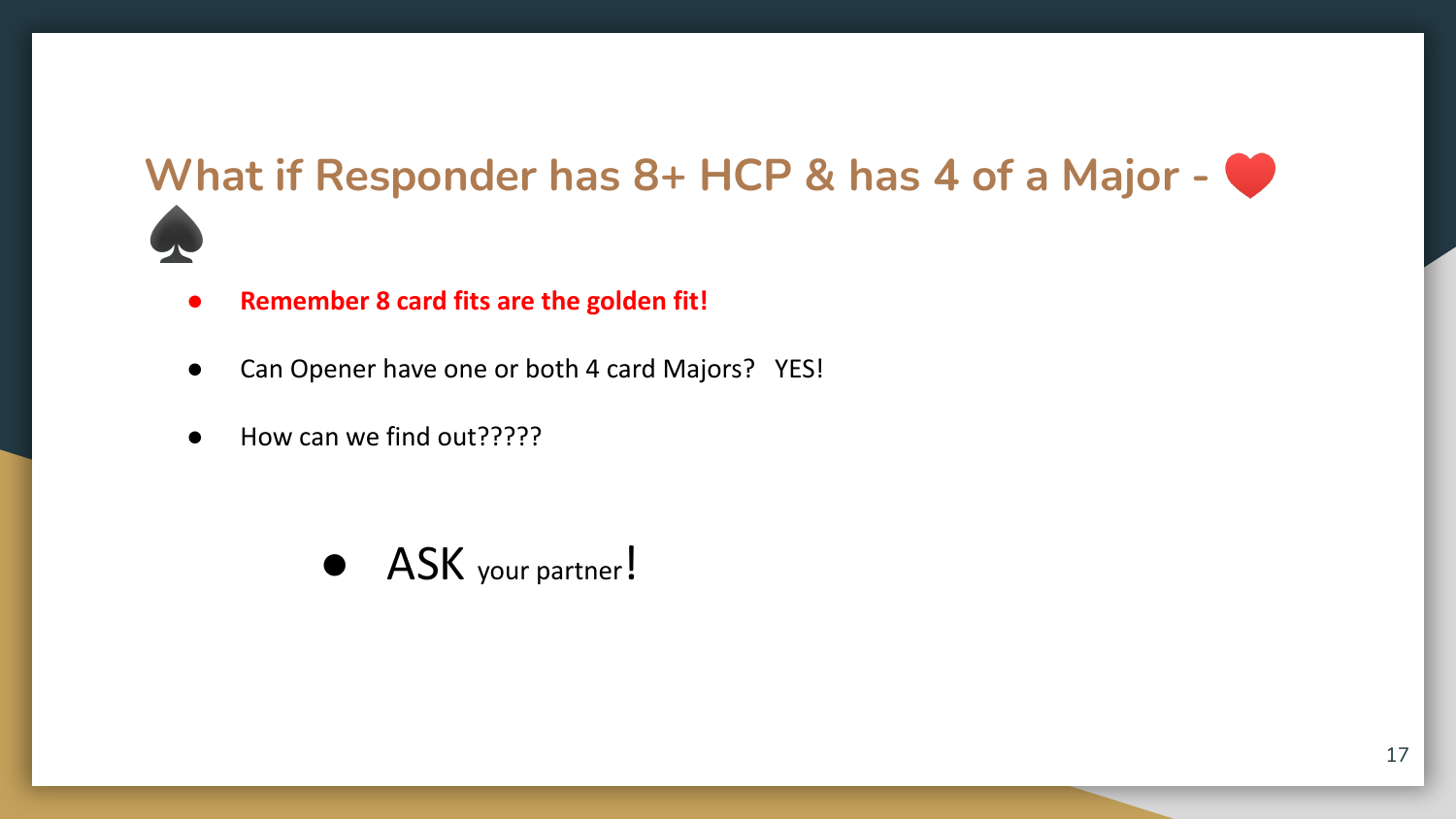#### **We use the Stayman Convention to ASK the 1 NT Opener**

What is a "convention"?

- An artificial bid to help partners communicate additional information about the hand
- Opener bids 1 NT. Responder bids **2 Clubs**. The 2 club bid is artificial and **does not imply anything about the responder's clubs.**
- **2 Clubs** by Responder initiates the Stayman convention.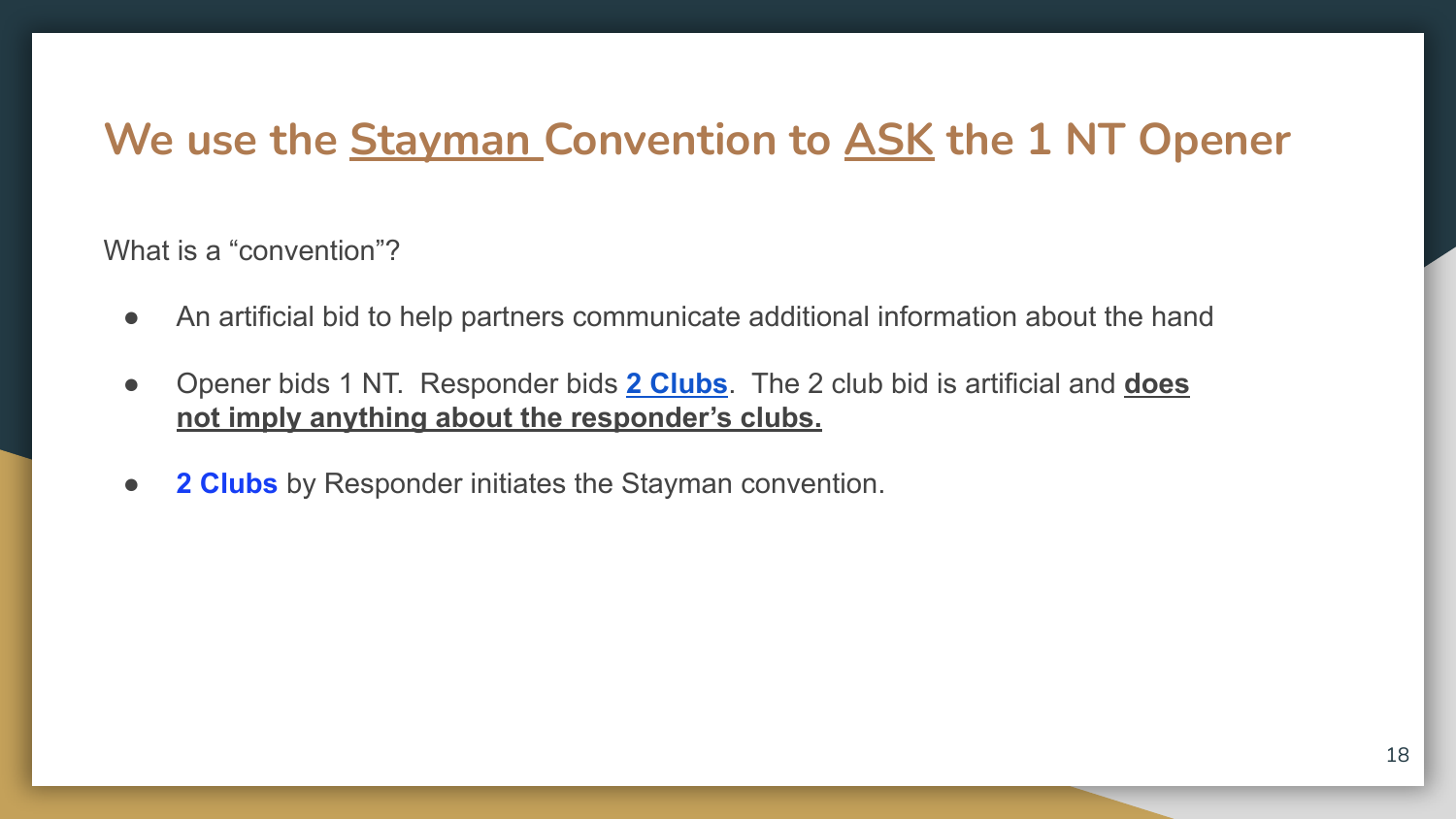#### **How should we bid this hand as Responder???**

- Responder example hand :
	- ♠ A Q 7 2
	- $\blacktriangledown$  K Q 54
	- ♦ 9 8 7 6
	- ♣ 8
- Responder has 11 HCP & two 4 card majors
- What doesn't the Responder know about partner's hand? Does he have a 4 card major????
	- If the 1 NT opener has either 4  $\triangle$  or 4  $\blacktriangledown$ , there is a golden game.
	- If not, game is likely 3 NT

#### **BUT….how do we get there?**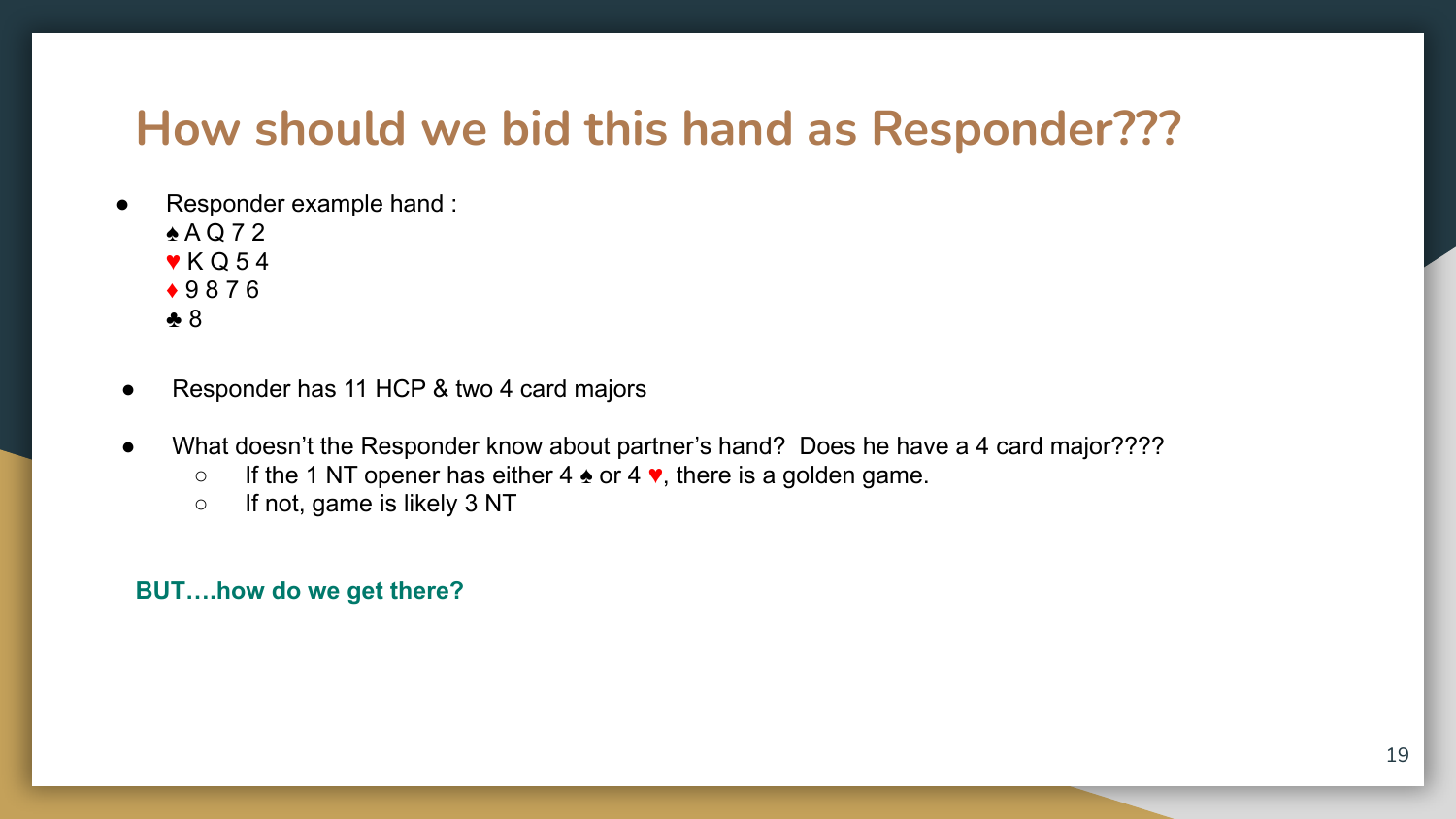### **Guidelines for initiating Stayman**

- Responder must have at least  $8+$  HCP points
- Responder must have a 4 card major (could have both)
- Responder bids 2  $\clubsuit$ , which is artificial, over opener's 1 NT
- Do not use Stayman if Responder's hand is 4,3,3,3 distribution. There is very little opportunity for ruffing with this distribution.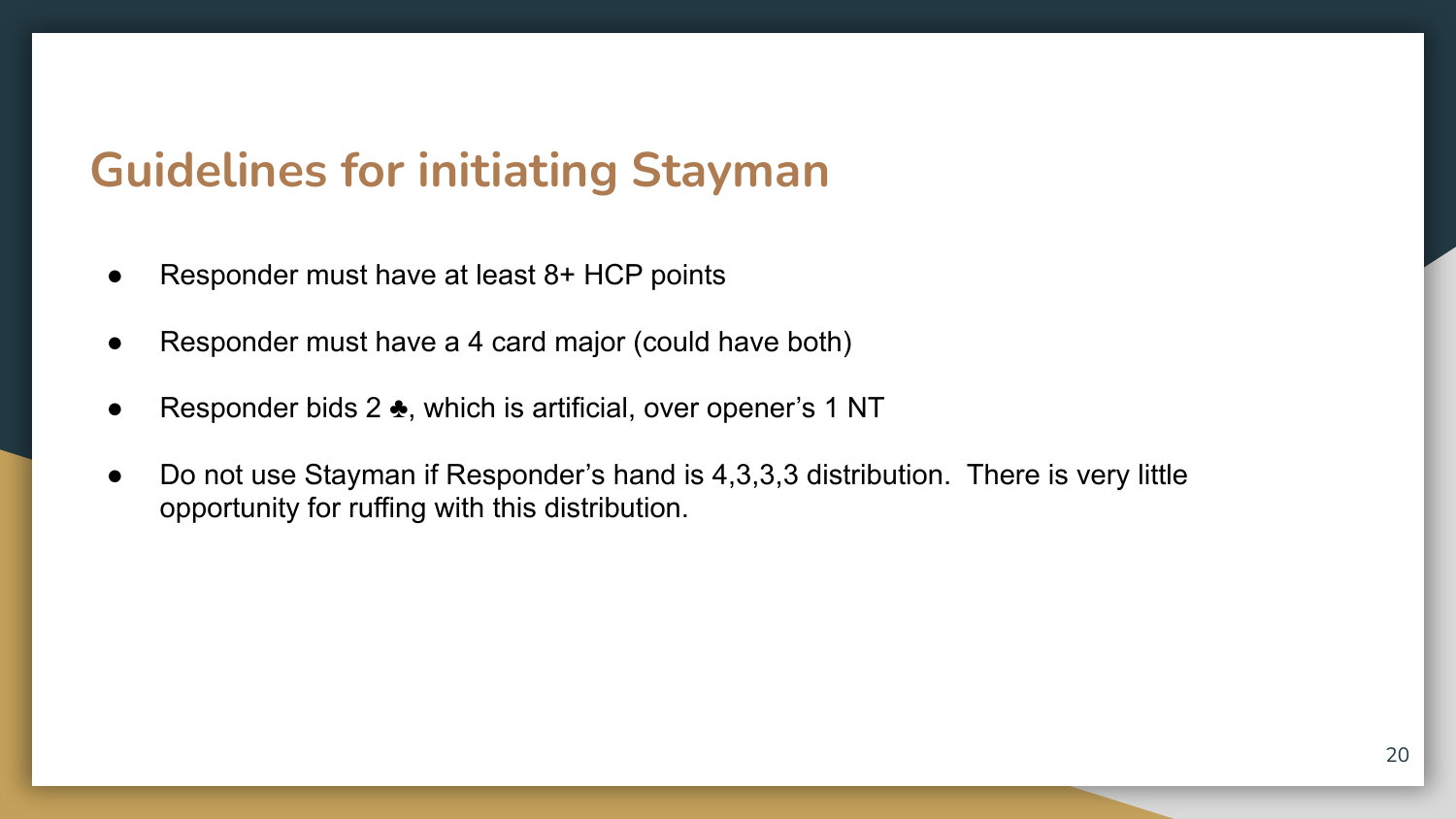#### **How would you bid this hand without Stayman?**

| Opener bids 1 NT    |  |
|---------------------|--|
|                     |  |
| Responder bids 3 NT |  |
|                     |  |
|                     |  |

11 HCP

**Bidding this hand using Stayman convention:** Assume Opponents Pass

- Opener 1 NT
- Responder 2  $\triangle$  (artificial, 8+ points and 4 card major)
- Opener rebids 2  $\bullet$  (Opener guarantees 4  $\bullet$ 's)
- Responder 2nd bid 4  $\blacktriangledown$  (11 points and 4  $\blacktriangledown$ ) GAME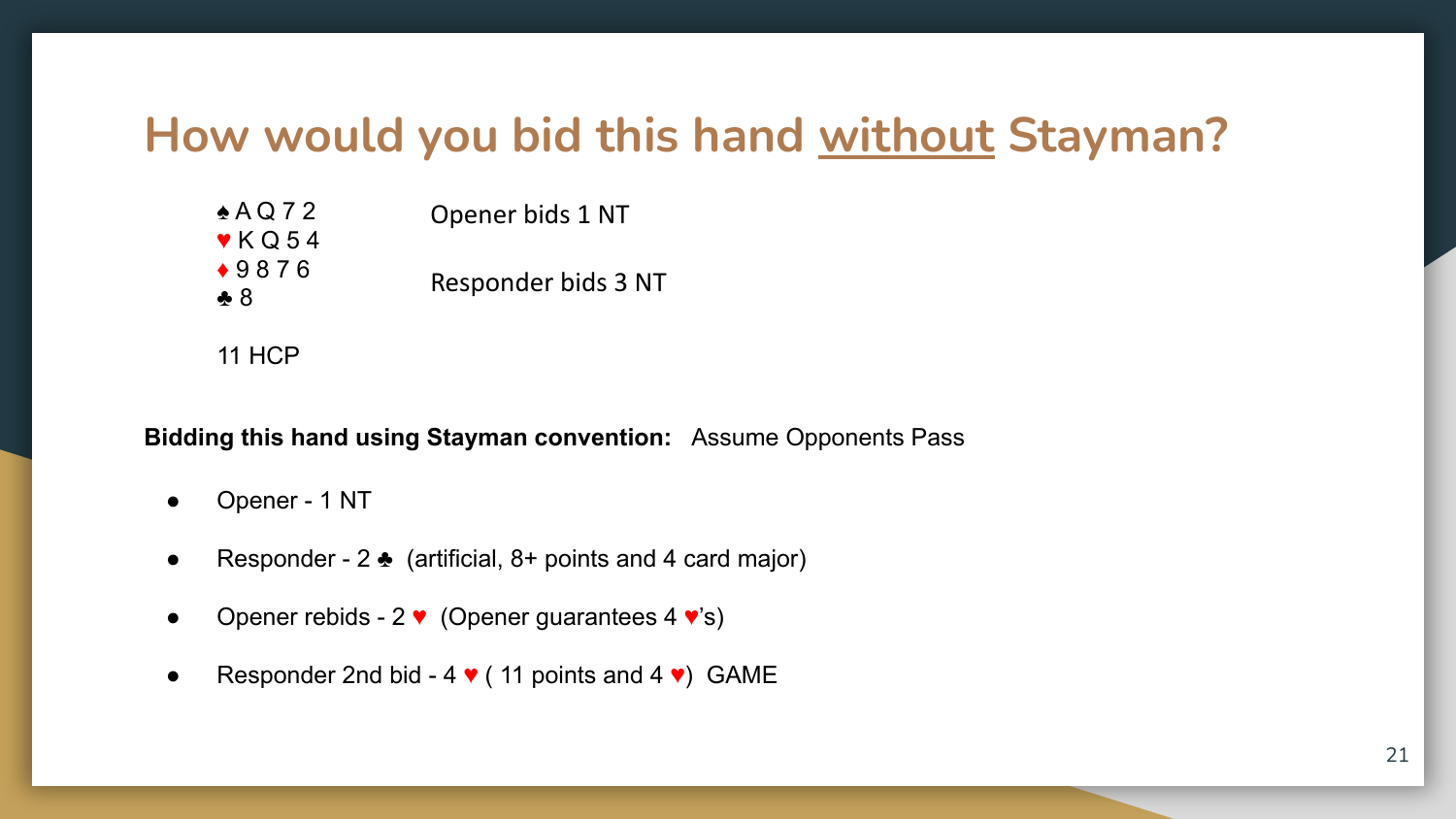#### **Summary considerations for Responding to a 1 NT Opening by Partner**

- **0 7 HCPs Pass There is no room on the bidding scale to explore other contracts with 7 or less points in responder's hand**
- **8 9 HCPs bid 2 NT Opener will decide where to put the contract**
- **10+ HCP bid 3 NT No 4 card Major**
- **● 8+ HCP bid 2 C with a 4 card Major**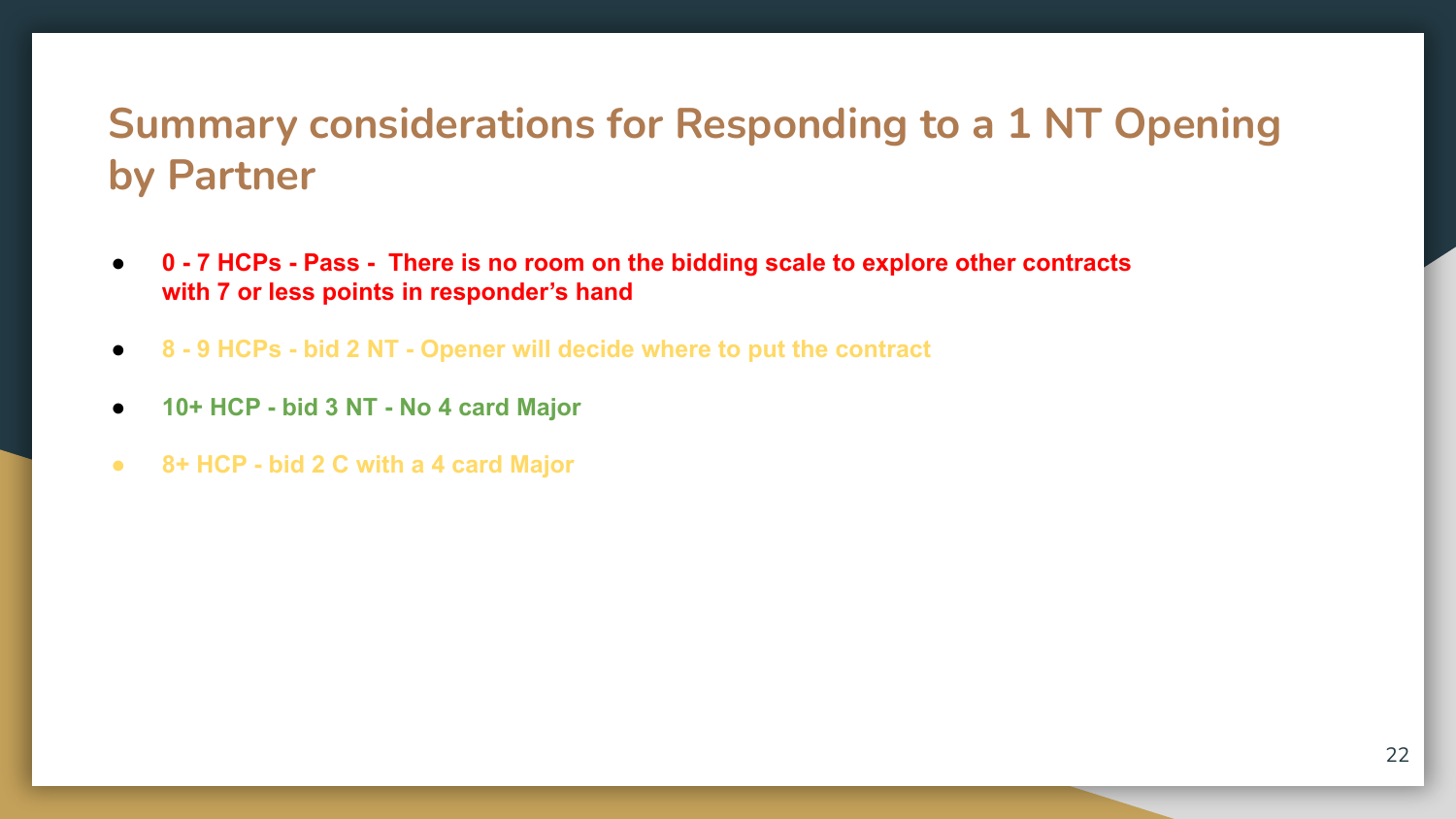#### **Opener's rebid guidelines to Stayman**

Remember, Responder bids 2 ♣ - this is **"FORCING"** bid. Opener cannot pass!

Opener has 3 choices after Responder bids 2 ♣

- 2 ♦ **NO** 4 card major says nothing about Opener's ♦s
- 2 ♥ shows a 4 card ♥ suit and maybe a 4 card ♠ suit
- 2 ♠ shows a 4 card ♠ suit and **NO** 4 card ♥ suit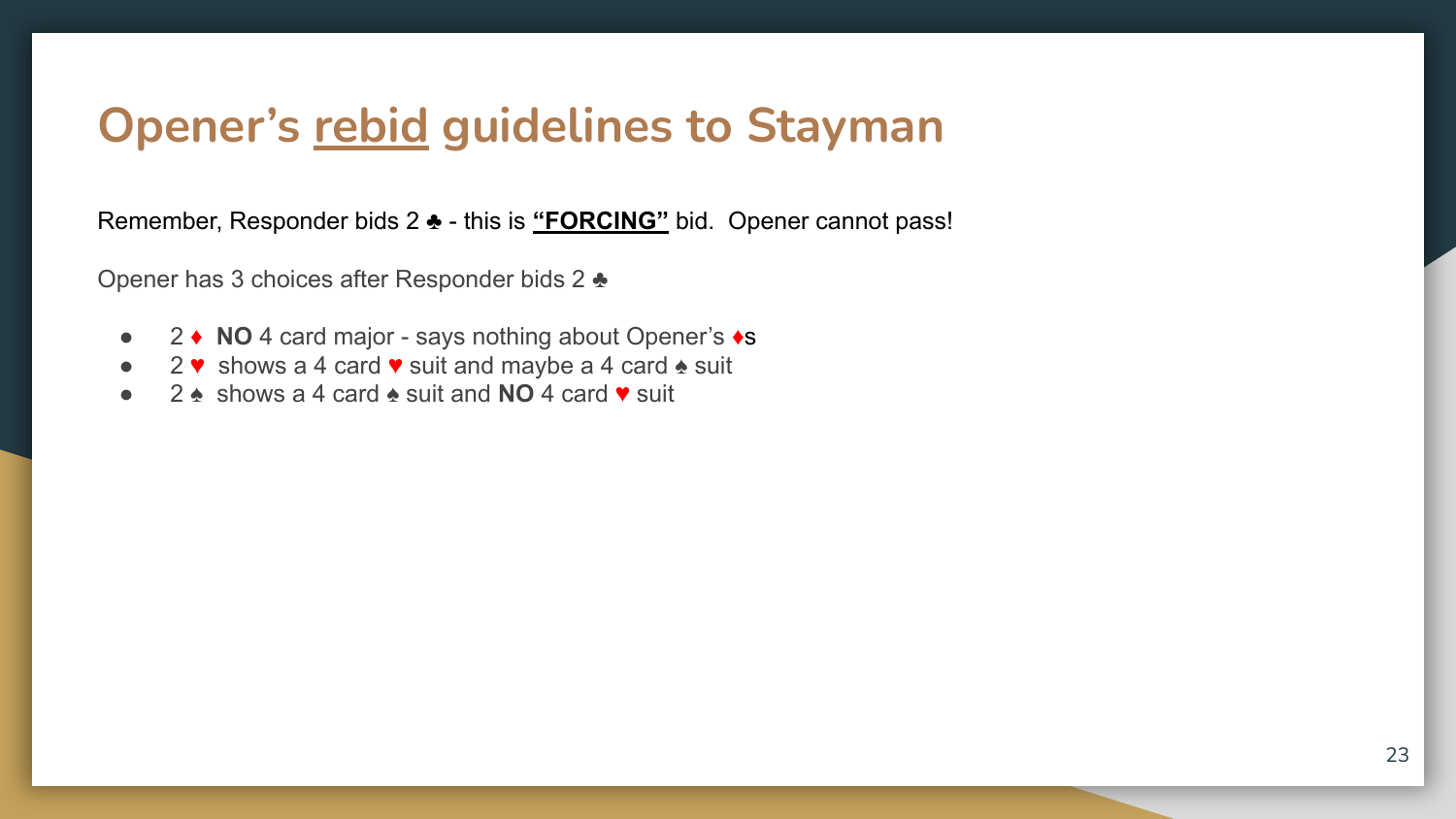### Bidding sequences

- Opener 1 NT (15-17)
	- Responder 0-7 HCP PASS
	- Responder 8-9 HCP bid 2 NT
		- Responder 10+ HCP and no 4 card M bid 3 NT (GAME)
		- Responder 8+ HCP & a 4 card M bid 2  $\bullet$  initiating Stayman asking Opener for 4 card M
			- $\Box$  Opener bid 2  $\blacklozenge$  no 4 card M
			- 2nd bids

1st bids

- Responder 8-9 HCP bid 2 NT
- Responder 10+ HCP bid 3 NT
- $\blacksquare$  Opener bid 2 with 4 and maybe 4  $\spadesuit$ 
	- Responder 8-9 HCP bid 3 with 4
	- Responder 8-9 HCP bid 2 NT denies 4 card
	- Responder  $10+$  HCP bid 4 with 4
- Opener bid 2  $\bigcirc$  with 4  $\bigcirc$ 
	- Responder 8-9 HCP bid 3
	- Responder 8-9 HCP bid 2 NT denies 4 card
	- **•** Responder  $10+$  HCP bid 4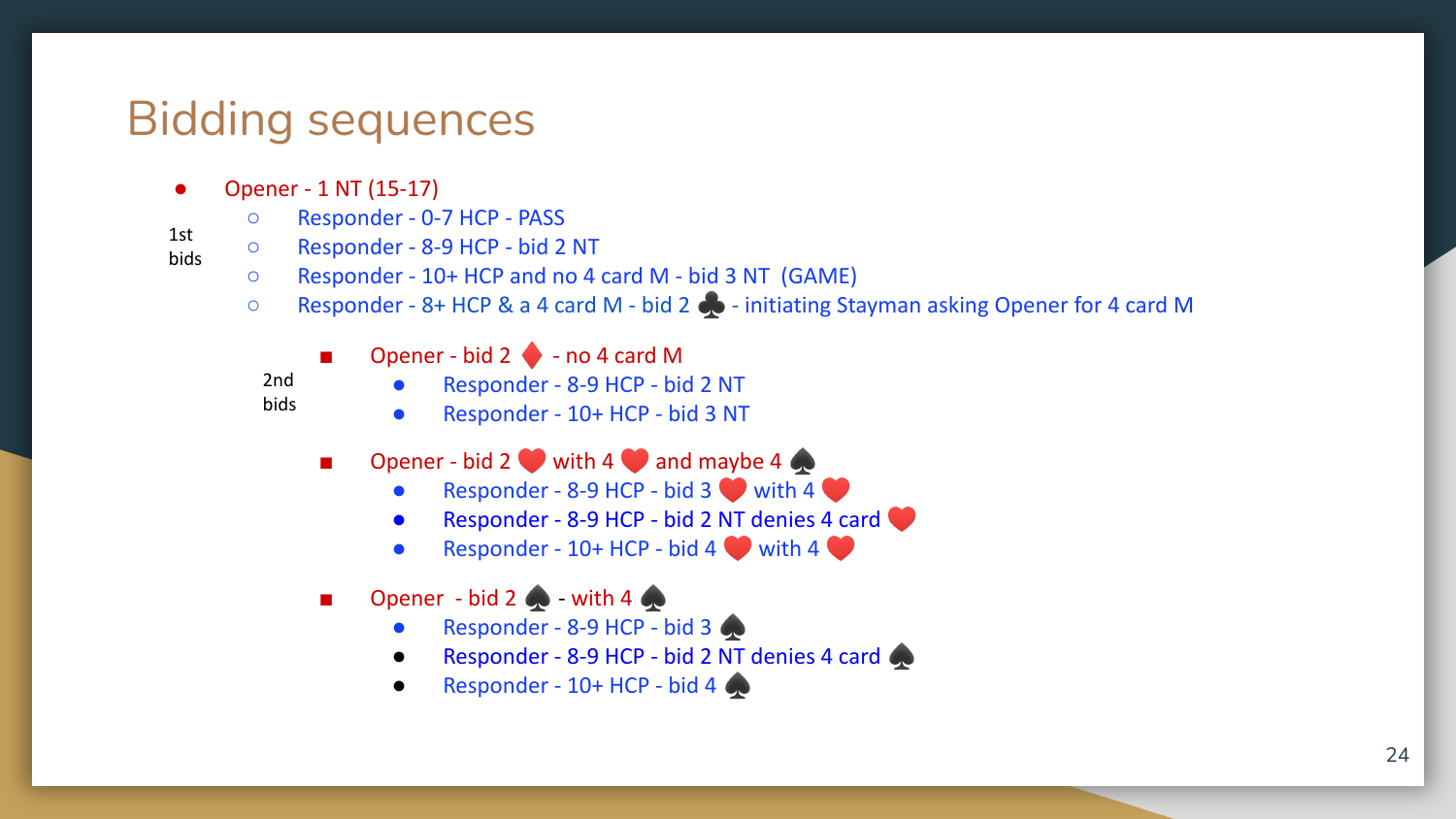### **Opener bids 1 NT. Examples of Responder hands:**

| Opener - 15 HCP           | <b>Responder - 10 HCP</b> |  |
|---------------------------|---------------------------|--|
| $\triangle$ KJ82          | $*$ A 10 8 3              |  |
| $\blacktriangledown$ KJ76 | $\blacktriangledown$ AQ9  |  |
| $\triangle$ AJ9           | $\triangle$ 1092          |  |
| $\triangle Q8$            | $*1093$                   |  |
|                           |                           |  |

Responder - 11 HCP - Bids 2 ♣ - Opener has 4 ♥ and 4 ♠, so Opener will bid 2 ♥ first and Responder bids 3 NT (denying ♥s). Opener now knows Responder has 4 ♠ by inference and will PASS or bid 4 ♠.

| Opener - 16 HCP            | Responder - 11 HCP        |  |
|----------------------------|---------------------------|--|
| A K 82                     | $\triangle Q$ J           |  |
| $\blacktriangledown$ K J 7 | $\blacktriangledown$ AQ98 |  |
| $\triangle$ K96            | $\triangle$ Q 10 7 3      |  |
| $\triangle$ Q85            | $*1093$                   |  |

Responder - 11 HCP - Bids 2 ♣ - Opener has a 4 ♠ suit and bids 2 ♠. Responder bids 3 NT (**denying ♠s**). Opener will pass. Opener knows Responder has 4 ♥s so leaves the GAME contract as 3 NT.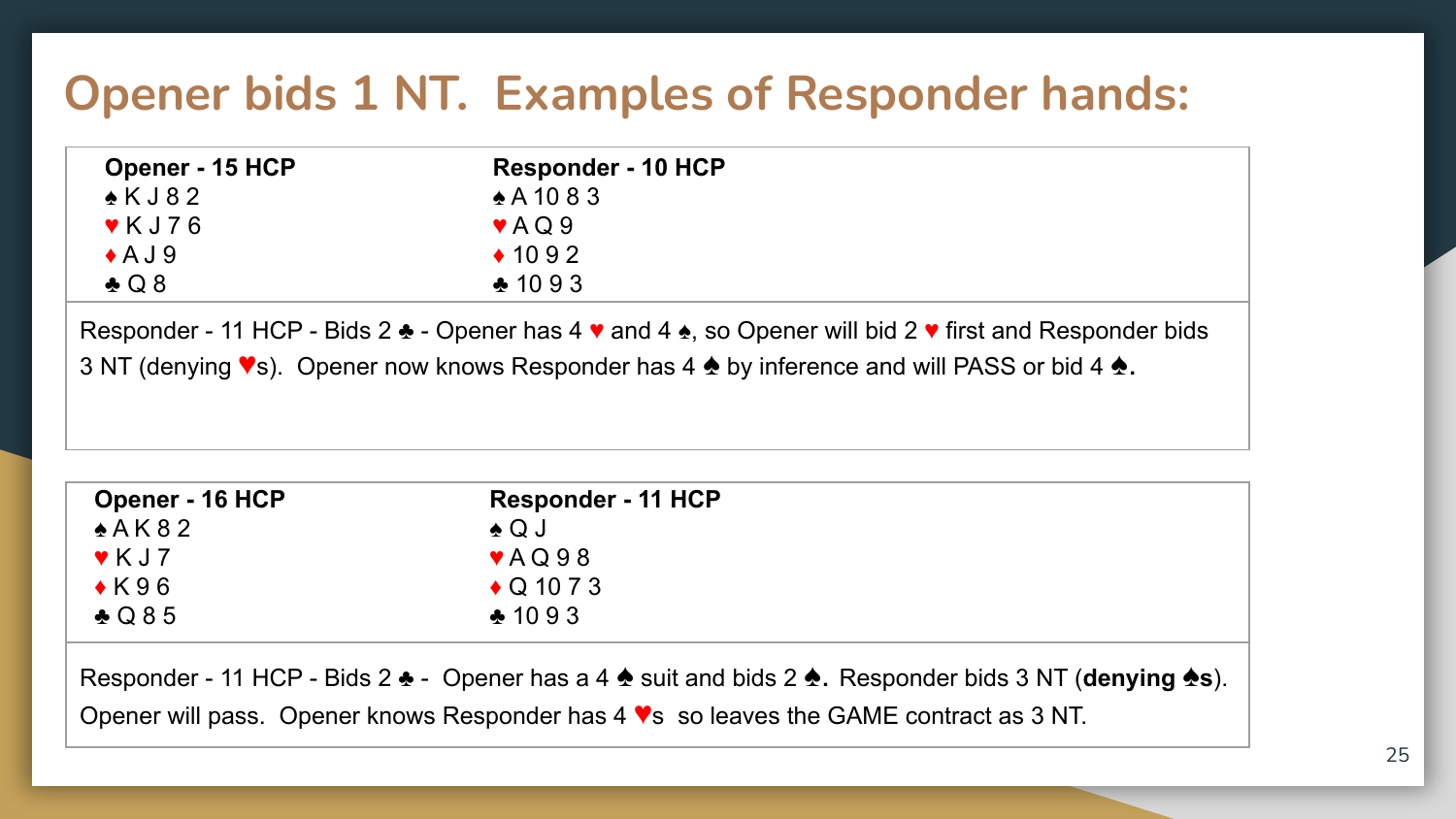## Play Hands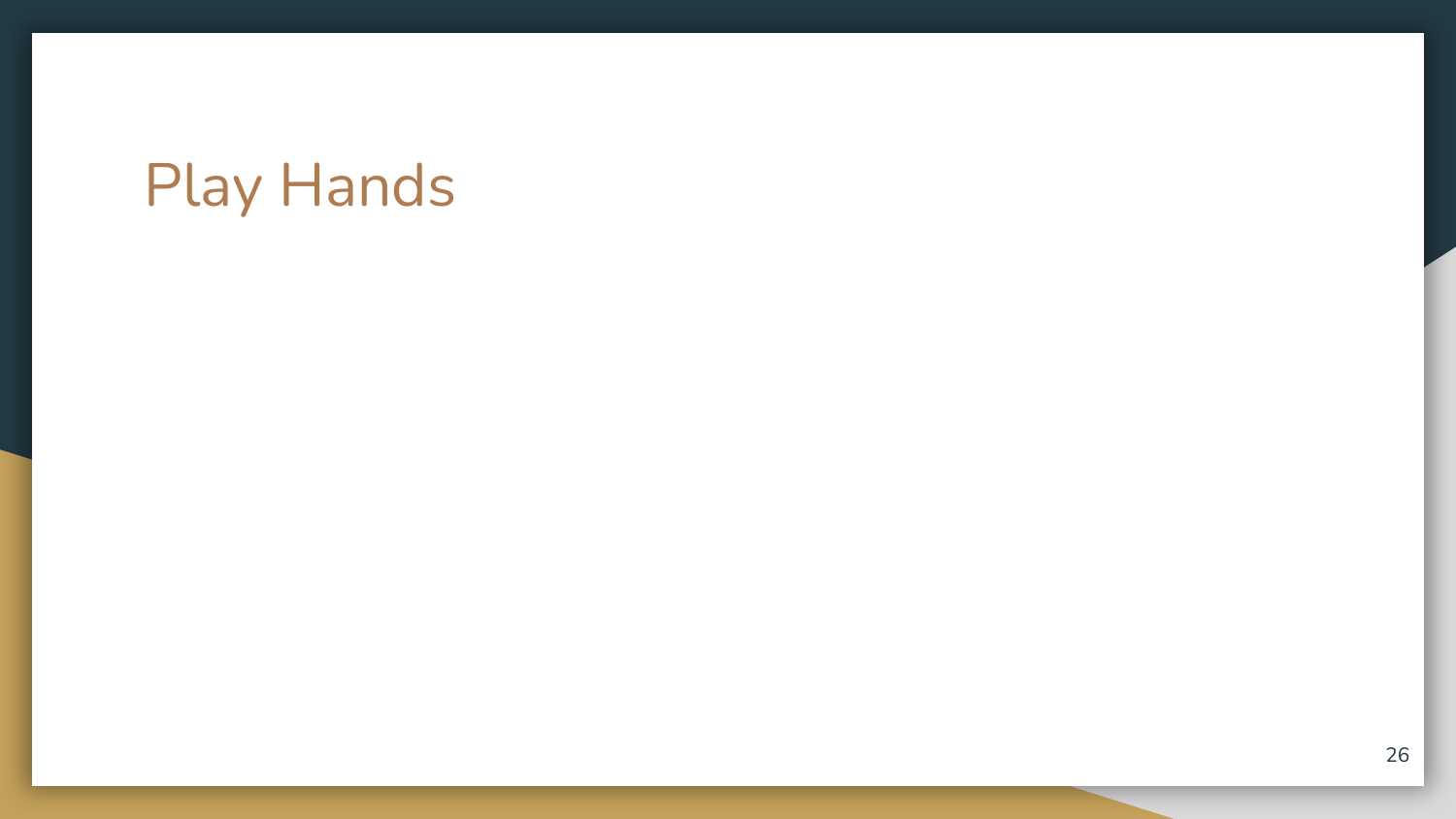## The Opening Lead

- Against Notrump contract
	- If you have a sequence of 3 or more touching high cards ex. **A**, K, Q or **K**, Q, J or **Q**, J, 10, lead the highest in the sequence
	- If you don't have touching high cards, lead a low card from your longest suit ex. K, 10, 7, **5**
- Against a suit contract
	- Lead the suit your partner bid
	- Lead a singleton allows you to possibly use one of your trumps to win a trick
	- Lead the high card in a suit where you have touching high cards ex. **K**, Q, X, X or **Q**, J, 10
	- Otherwise, lead a low card in a suit with 3 or more if you have an honor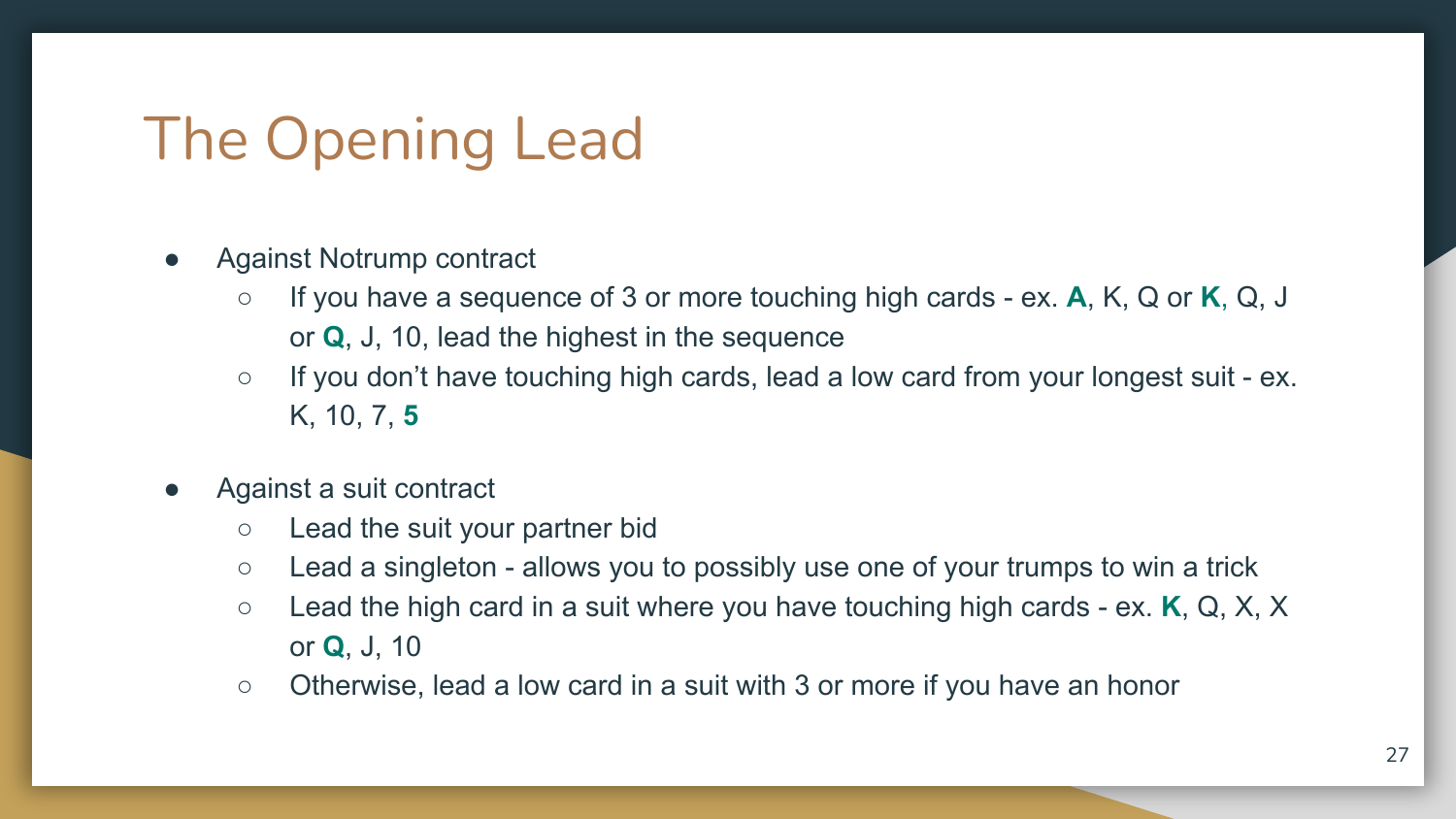## **Jacoby Transfer**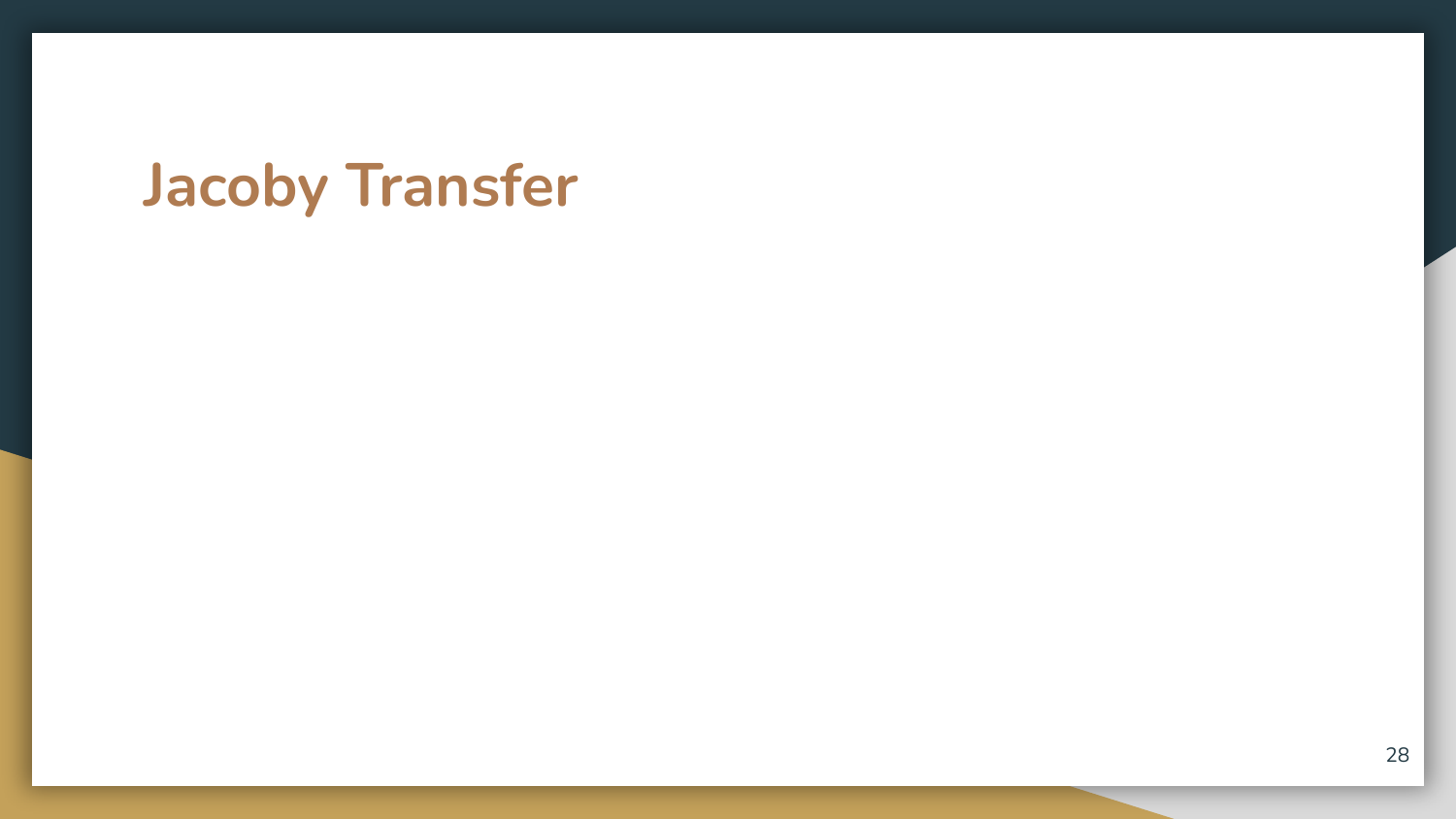#### **Jacoby Transfer Convention**

Purpose:

- When Opener (your partner) bids 1NT, it allows Responder to better describe his hand (shape and points)
- Keeps the stronger hand of the Opener hidden during the play of the hand

How does Responder initiate a Jacoby Transfer?

- Responder bids the suit one rank below the actual major suit he holds
- Responder must have 5 or more of suit he suggests partner bid via the transfer
- Responder can initiate Jacoby Transfer with as little as "0" HCPs
- After Responder initiates Jacoby Transfer, the Responder's partner **must verbally announce "Transfer"**. On the next opportunity for the 1NT bidder to bid, he **must** "accept" the transfer by bidding the next higher suit bid by his partner at his turn unless there is an intervening opponent bid.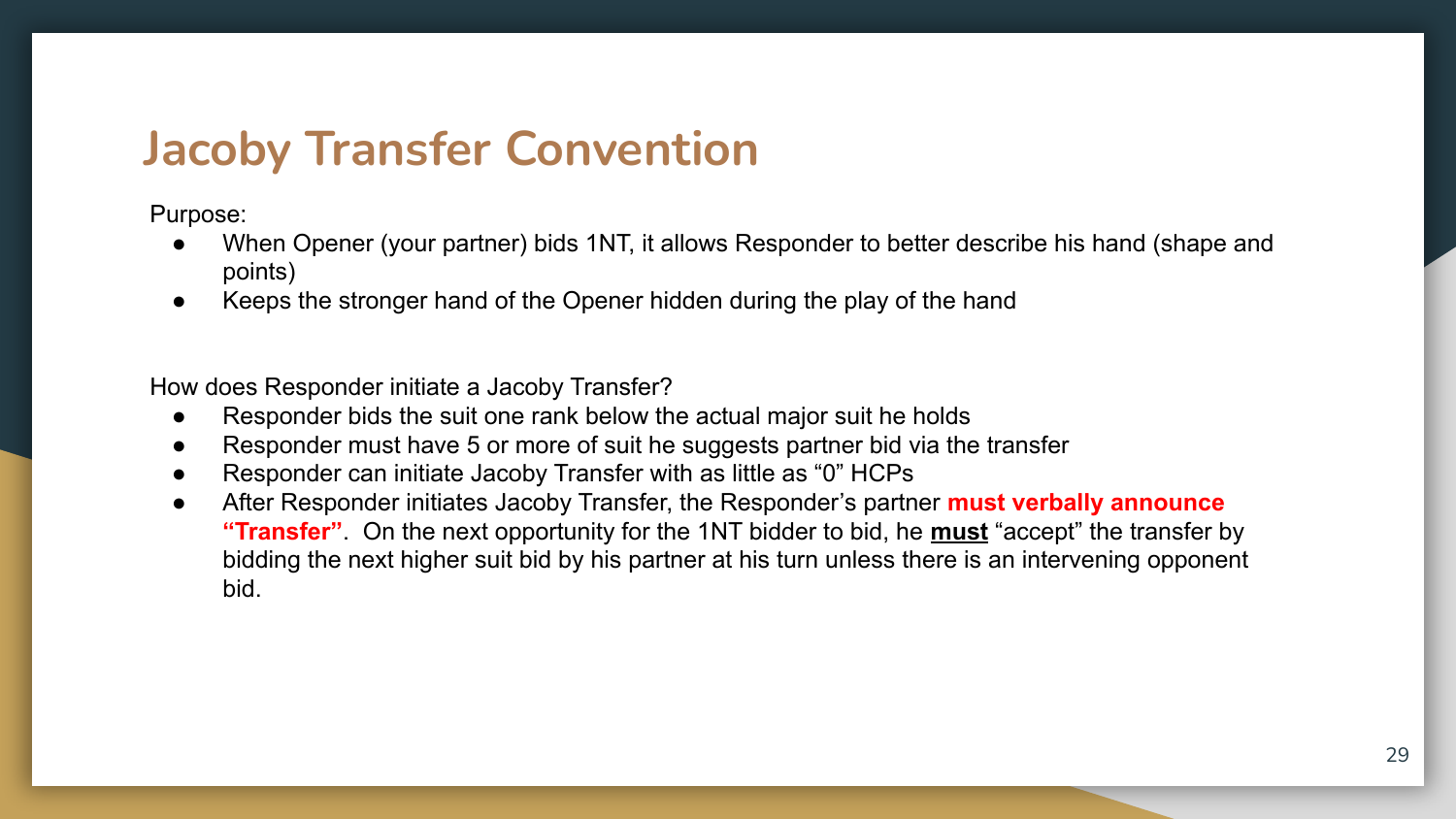### **Jacoby Transfer Convention**

Example:

- Opener bids 1NT
- Responder bids 2♦ (this is a Jacoby Transfer asking partner to bid Hearts which is the next higher ranking suit)
- Opener bids 2♥
- Responder bids????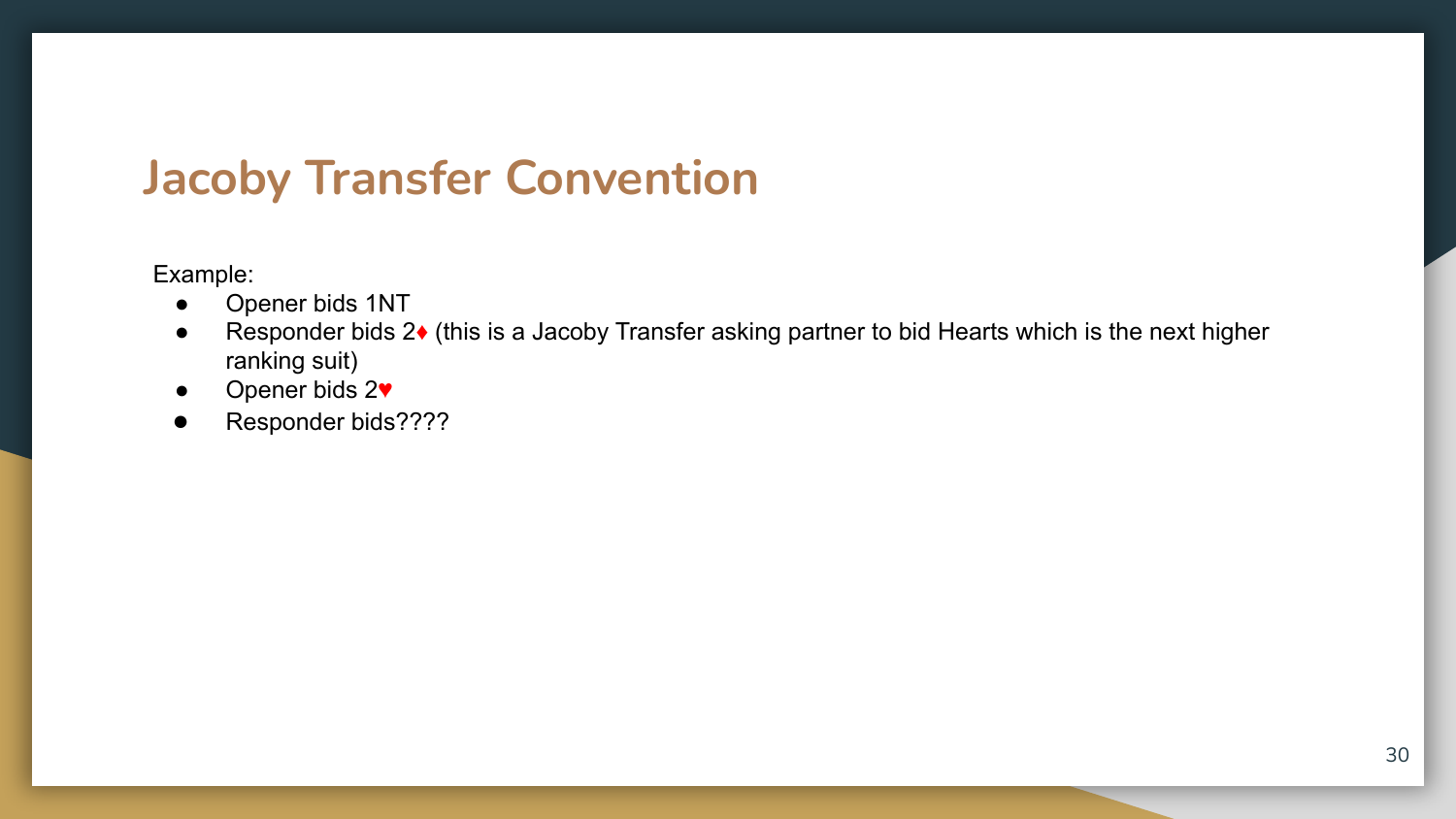#### Responder's rebid after Jacoby Transfer

| Responder's HCPs | Goal           | Recommended action                                                                                                     |
|------------------|----------------|------------------------------------------------------------------------------------------------------------------------|
| $0 - 7$          | Partscore only | <b>Transfer then PASS</b>                                                                                              |
| $8 - 9$          | Invite game    | Transfer then bid 2NT (with a 5 card major)<br>OR bid 3 of the major (with a $6+$ card suit)                           |
| 10 or more       | Force to game  | Transfer then bid a new suit (forcing) $OR$ 3NT<br>(with a 5 card major) or bid 4 of the major<br>(with a 6 card suit) |

**Opener can more easily place the contract after seeing the above responses.**